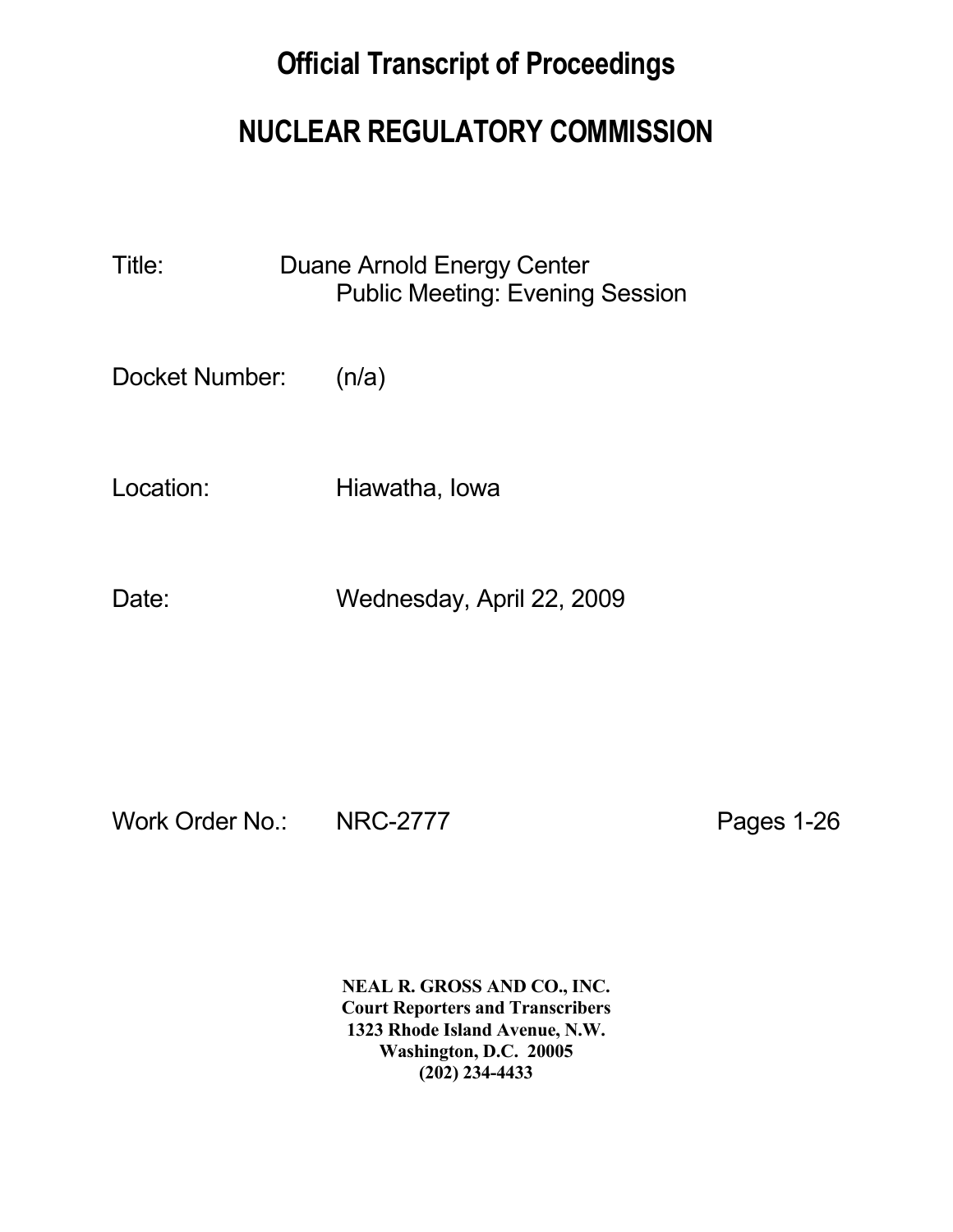|                | 1                                                                   |
|----------------|---------------------------------------------------------------------|
| 1              | UNITED STATES OF AMERICA                                            |
| $\overline{c}$ | NUCLEAR REGULATORY COMMISSION                                       |
| 3              | $+ + + + + +$                                                       |
| 4              | Before the Atomic Safety and Licensing Board                        |
| 5              | $+$<br>+ + + +                                                      |
| 6              | DUANE ARNOLD ENERGY CENTER                                          |
|                | Regarding the Renewal of Facility Operating                         |
| 8              | License for a 20-Year Period                                        |
| 9              | WEDNESDAY                                                           |
| 10             | APRIL 22, 2009                                                      |
| 11             | $+$<br>$+$<br>$+$<br>$+$                                            |
| 12             | HIAWATHA CITY HALL                                                  |
| 13             | 101 EMMONS STREET                                                   |
| 14             | HIAWATHA, IOWA                                                      |
| 15             | $\pm$<br>$+$ $-$<br>$\pm$<br>$\pm$<br>$+$                           |
| 16             | The above-entitled matter commenced pursuant                        |
| 17             | to Notice before Maurice Heath, Project Manager at                  |
| 18             | Emmons Street, Hiawatha, Iowa 52233,<br>101<br>on                   |
| 19             | Wednesday, April 22, 2009, at 7:00 p.m.                             |
| 20             | PRESENT:                                                            |
| 21             | NRC STAFF:                                                          |
| 22             | Maurice Heath - Project Manager                                     |
| 23             | Charles Eccleston                                                   |
| 24             | Scott Burnell                                                       |
|                | <b>NEAL R. GROSS</b>                                                |
|                | COURT REPORTERS AND TRANSCRIBERS<br>1323 RHODE ISLAND AVE., N.W.    |
|                | WASHINGTON, D.C. 20005-3701<br>(202) 234-4433<br>www.nealrgross.com |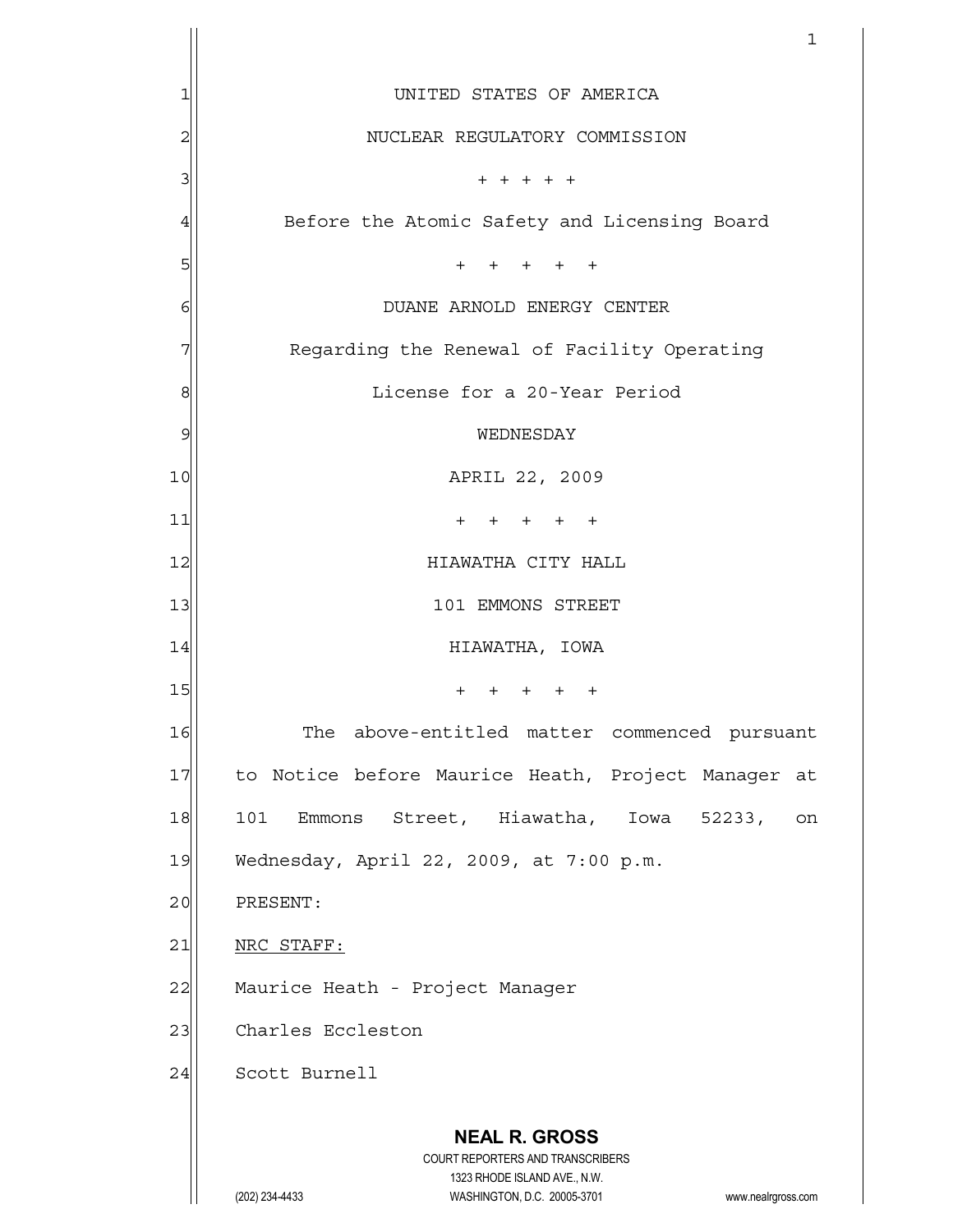2

## **NEAL R. GROSS**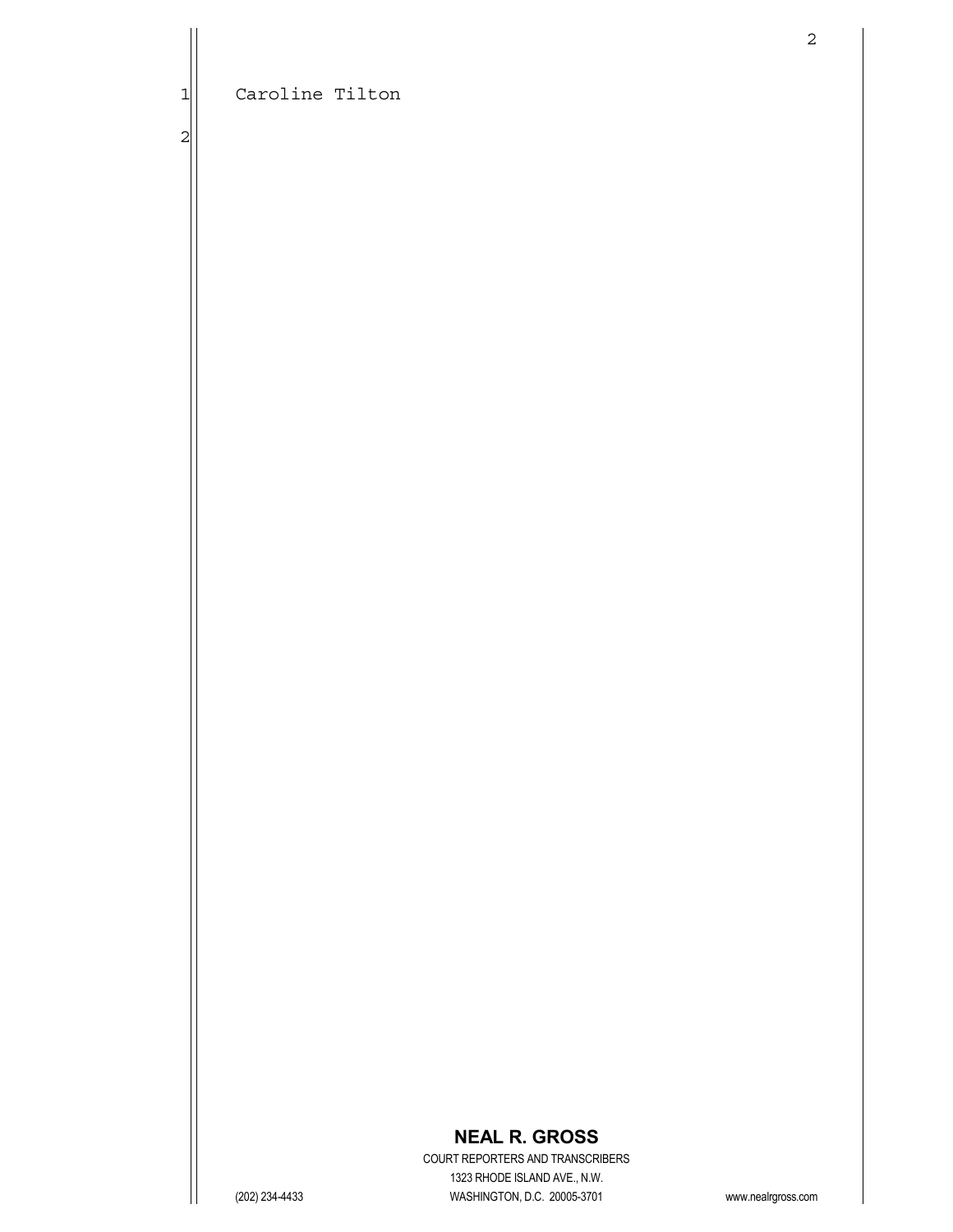4 evening. Some of you were here this afternoon. 5 Thanks for that too. Welcome to the NRC's license 6 6 renewal process meeting and environmental scoping 7 for Duane Arnold Energy Center license renewal 8 application.

9 My name is Maurice Heath and I'm a 10 Project Manager at the NRC, and I'll be the 11 facilitator for this meeting.

12 The purpose of this evening's meeting is 13 to provide you with an opportunity to give your 14 comments on what the environmental issues the NRC 15 should consider during its review of the Duane 16 Arnold Energy Center's license renewal application. 17 The meeting will essentially have two parts. First 18 we'll have a presentation by myself and Mr. Charles 19 Eccleston on the license renewal process and also 20 the environmental review process.

21 Now, I know most of you came through 22 this door. On the opposite side of the room we have 23 a table that has sign in sheets and we ask that 24 everybody sign in. We have a sheet for anybody who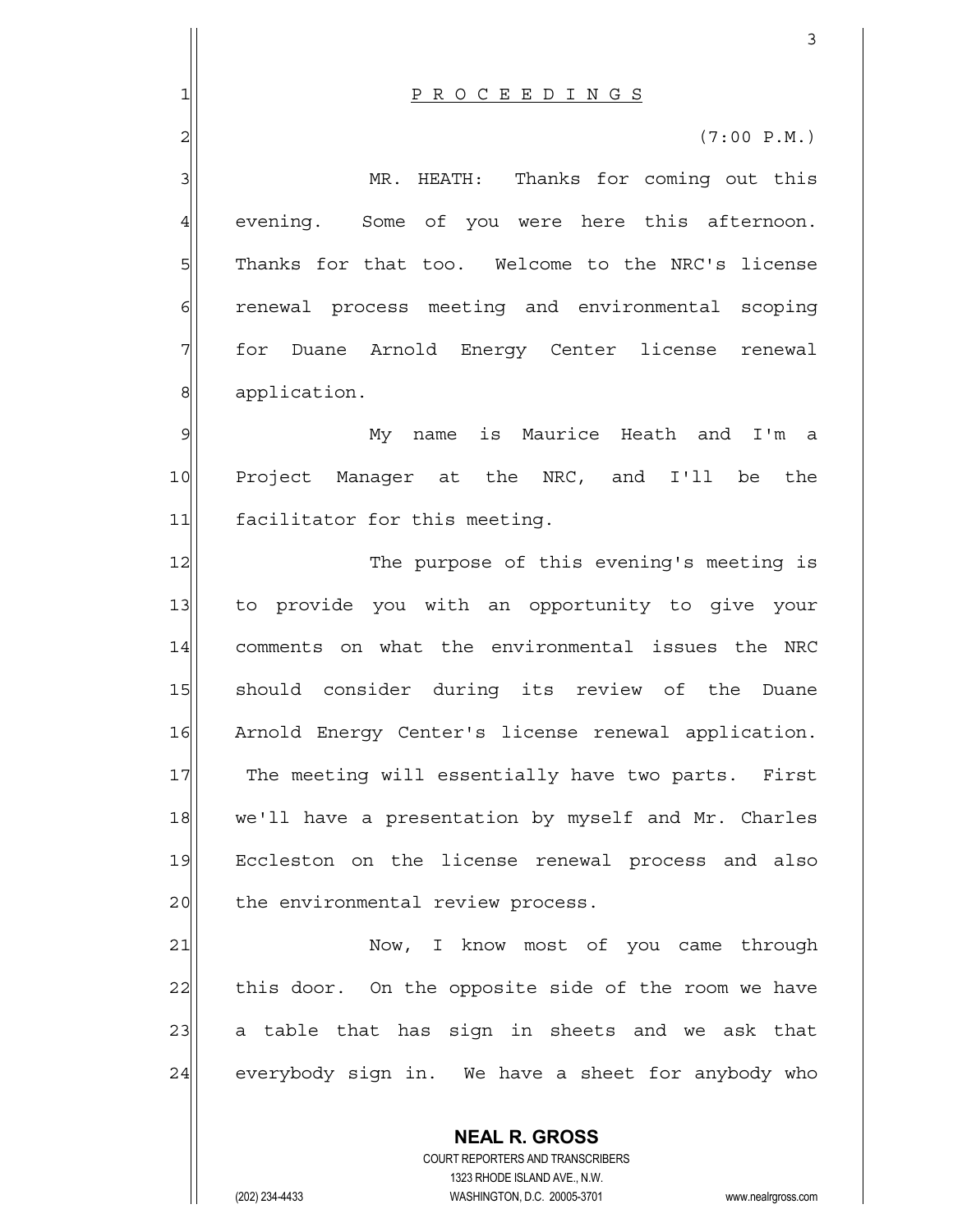$1$  wants to make comments, so if you would like to make  $2$  comments at that portion of the meeting, I ask that  $3$  you sign that. If you didn't and want to make 4 comments that's fine, you can do so, but before you 5 | leave I'm just asking that you sign in so we can  $6$  keep a record because we are transcribing this 7 meeting.

4

8 || Shephendalso on the table are public 9 feedback forms, so you can just fill one out now or 10 later. You can just drop it in the mail. You don't 11 | need any postage and those will actually come to me 12 so we'll make sure that we get the feedback on our 13 meetings and see if there's any improvement that we 14 can make.

15 One other note before we get started, 16 since we are transcribing the meeting we would like 17 to make sure everybody can take their cell phones 18 out and put it on silence, if you don't mind, or 19 vibrate, and also any pagers you might have.

20 also, at the portion where we have the 21 comments, the comment period towards the end of the 22 meeting, we're going to have a microphone for anyone 23 who makes a comment. And when you do that, I would 24 like for you to first state your name and then spell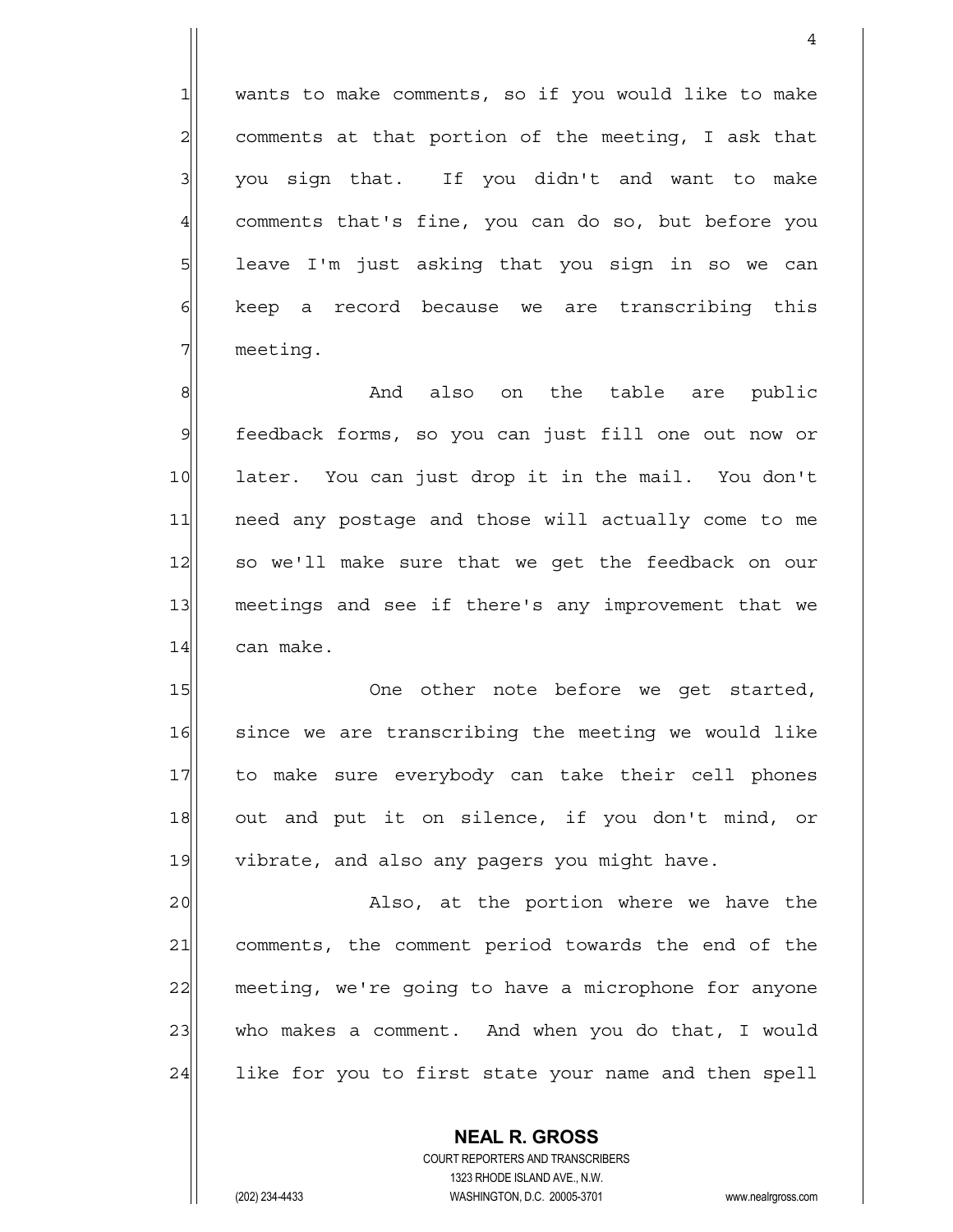$1$  it for the transcriber so it's accurate on the  $2$  record. And also, just try to speak clearly into  $3$  the mike so we can get that on the record.

<u>5</u>

4 | Now with that being said over the  $5$  beginning, I would like to start the presentation. 6 | Like I said, my name is Maurice Heath and I'll be  $7$  doing the first part which will be describing the 8 Billicense renewal process. And Mr. Charles Eccleston, 9 he is the Environmental Project Manager for this, 10 and he will be going over the environmental review 11 process and the scoping portion.

12 | Now, I will provide a license renewal 13 review process which is, I will have a general and a 14 detailed discussion on it, but basically we'll go 15 over the high level safety environmental review 16 first. But I just want to emphasize that the most 17 important thing in the meeting tonight is to take 18 the comments in from the public. So we want to try 19 to keep the presentation portion short so we can 20 allow time for the public to give us comments on the 21 environmental.

22 At the end of the meeting we'll give you 23 information on it if you don't want to submit  $24$  comments today, that you'll be able to submit it in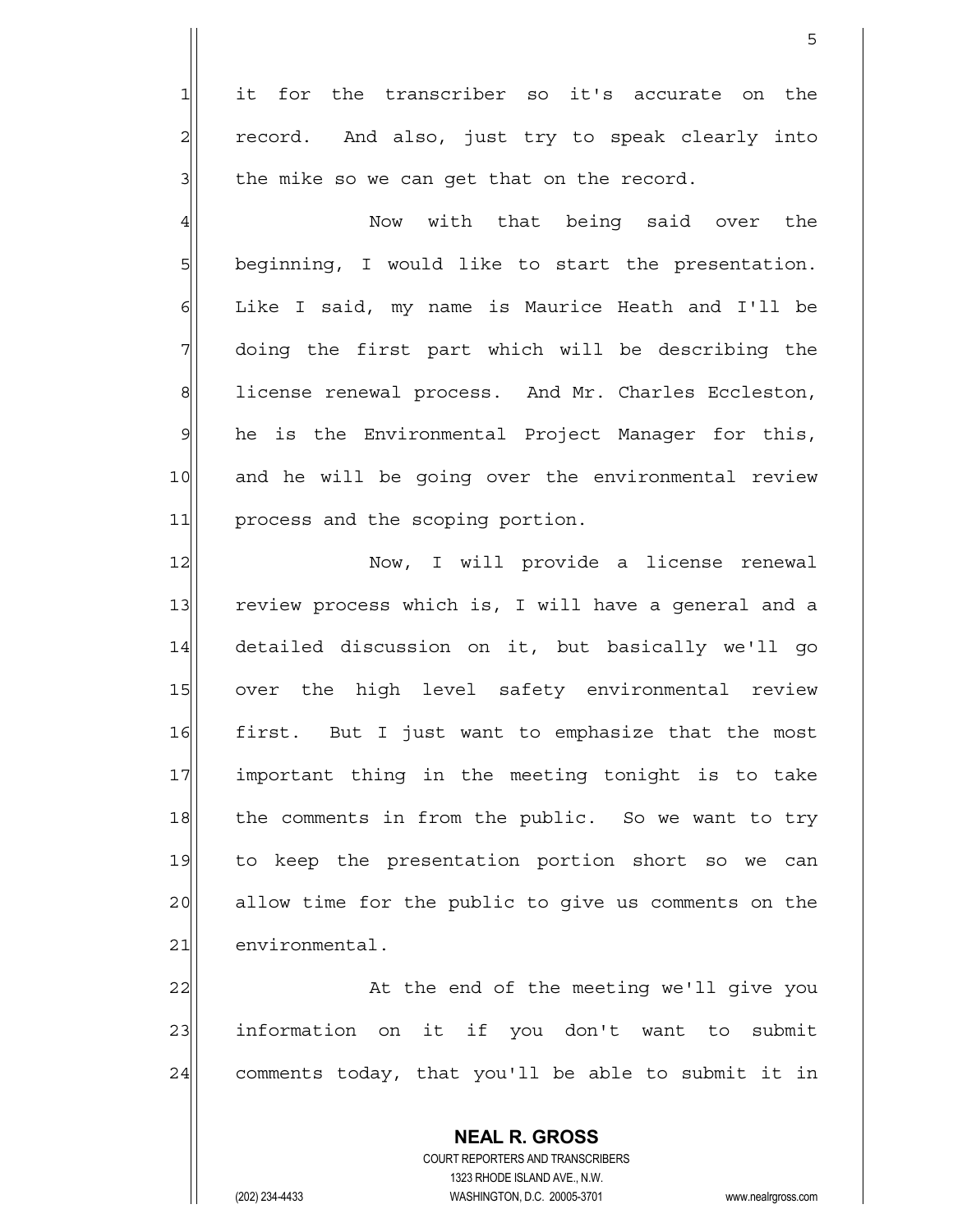1 the future by writing us or e-mail, and 2| instructions, we'll go over that later in the 3 | presentation.

 $\sim$  6

4 and the U G Before I get into the discussion of the 5 | license renewal process, I just want to take a 6| minute to talk about the NRC, what we do and what's  $7$  our mission. The NRC is a federal agency 8 established in the Energy Reorganization Act of 1974 9 and it regulates the civilian use of nuclear 10 material. The Atomic Energy Act of 1954 authorized 11 the NRC to grant a 40 year license for nuclear power 12 reactors. The 40 year term is based on economic 13 considerations and antitrust factors and not on 14 safety or technical limitations. The Atomic Energy 15 Act also allows for license renewal.

16 | Now, the National Environmental Policy 17 Act of 1969, otherwise known as NEPA, established a 18 | national policy that requires federal decision 19 makers to assess and consider the impacts and 20 alternatives to a proposal before reaching a final 21| decision to pursue an action. As a matter of 22 policy, the NRC has determined that the reactor 23 license renewal constitutes a major federal action 24 for which an Environmental Impact Statement needs to

> COURT REPORTERS AND TRANSCRIBERS 1323 RHODE ISLAND AVE., N.W. (202) 234-4433 WASHINGTON, D.C. 20005-3701 www.nealrgross.com

 **NEAL R. GROSS**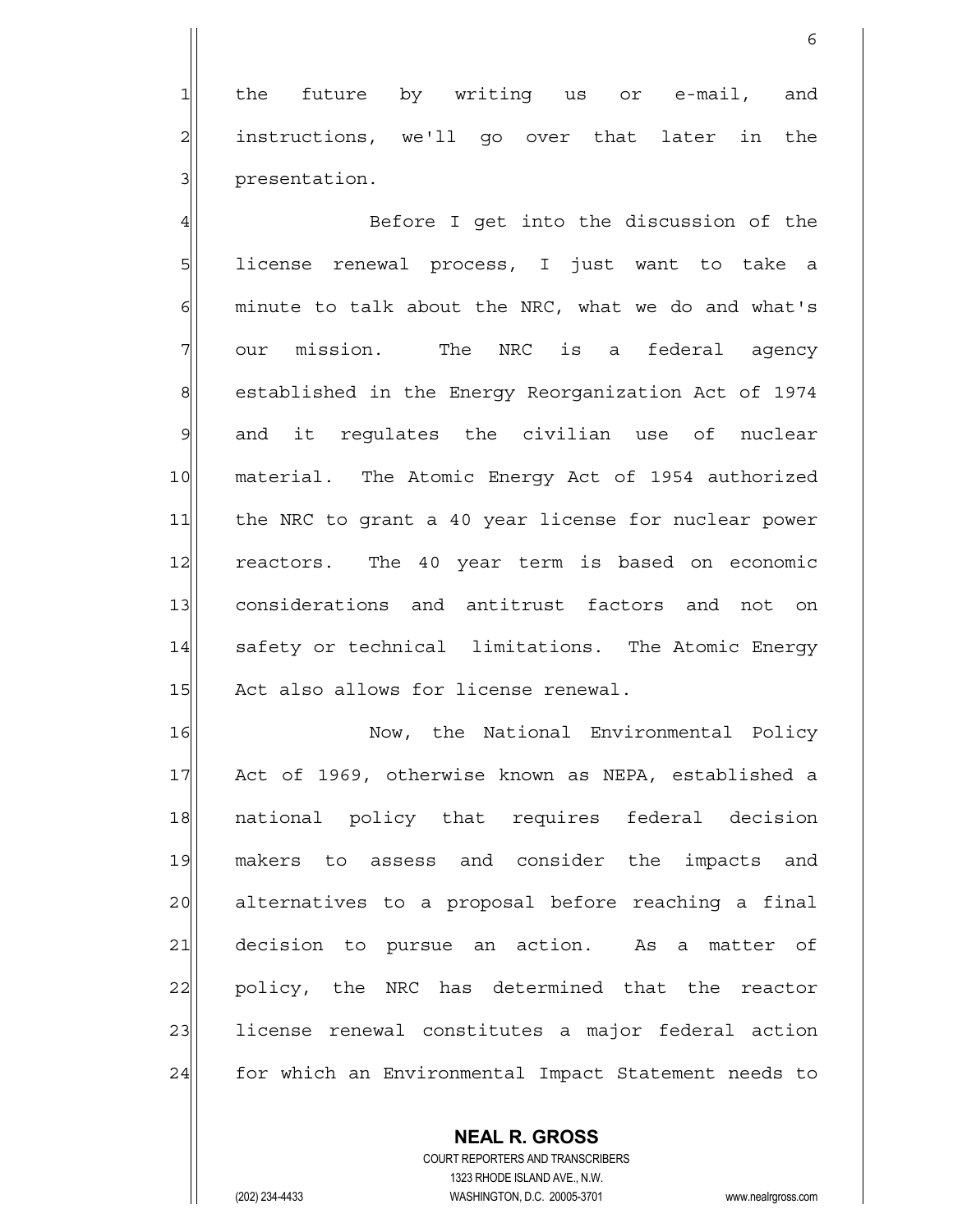$1$  be prepared.

2 and The NRC's regulations governing nuclear 3 | safety, security and environmental protection are 4 contained in Title 10 of the Code of Federal 5 Requlations, which is commonly referred to as 10  $\delta$  CFR. Exercising the regulatory authority, the NRC's  $7$  mission is threefold: to insure adequate protection 8 of public health and safety; promote common defense  $9$  and security; and to protect the environment.

7

10 The NRC accomplishes its mission through 11 a combination of regulatory programs and processes 12 such as establishing rules and requlations, 13 conducting inspections, issuing enforcement actions, 14 assessing licensee performance, and evaluating 15 operating experience for nuclear plants in this 16 country and internationally.

17 The NRC has resident inspectors at all 18 operating nuclear power plants. These inspectors 19 are considered the eyes and ears of the NRC. They 20 carry out our safety mission on a daily basis and 21 are on the front lines of insuring adequate safety 22 performance and compliance with requlatory 23 requirements.

24 Now, with Duane Arnold, as you see the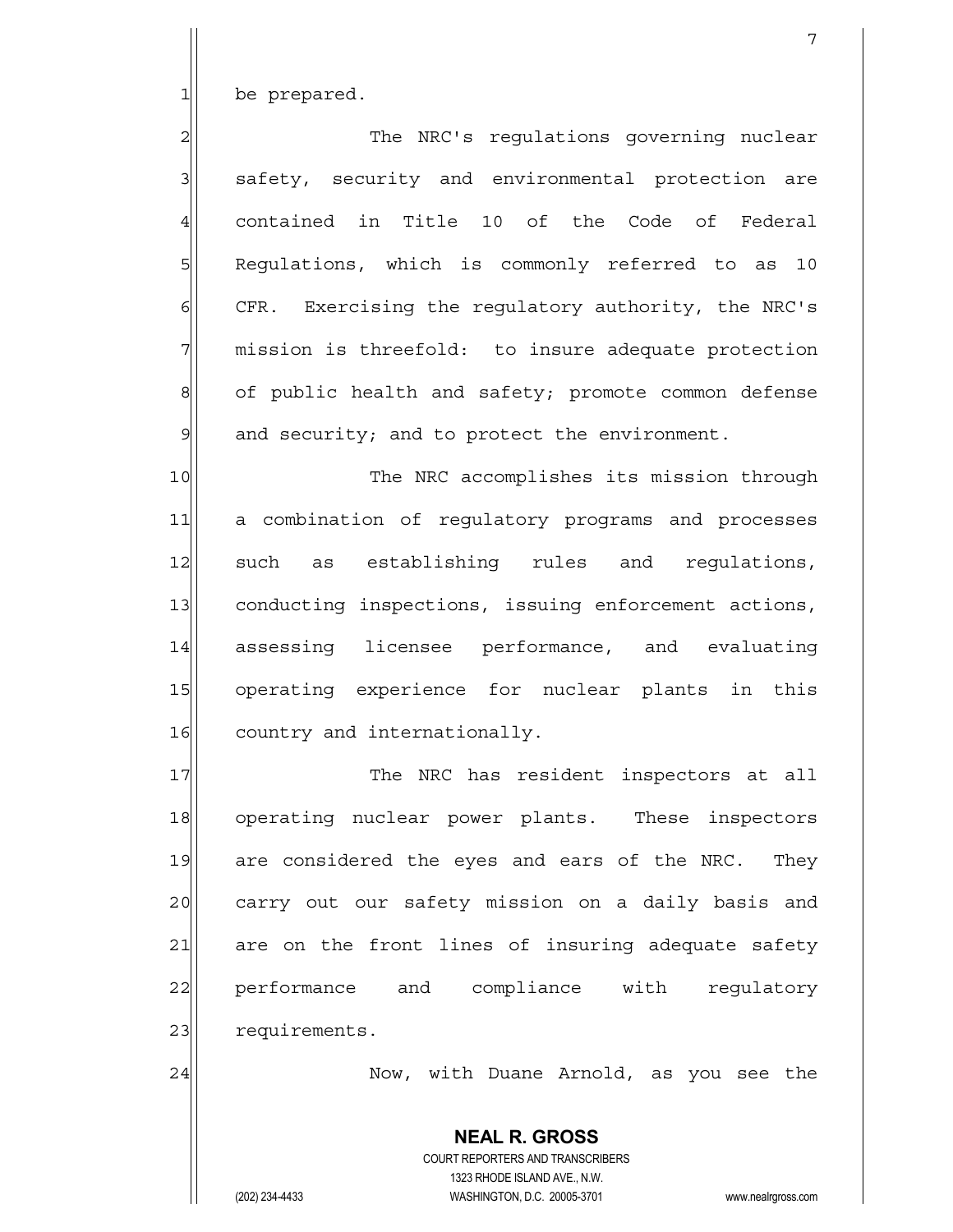$1$  license expiration date is February 21st, 2014 when  $2$  their current term expires. Their license renewal  $3$  was submitted to us on October 1st, 2008.

en andere de la provincia de la provincia de la provincia de la provincia de la provincia de la provincia del<br>Referències

4 and the contents of the application 5 | include the general information such as applicant's 6 name, address, business and administrative 7 | information; technical information pertaining to the 8 aging management and this is the focus of the status 9 safety review; technical specifications which define 10 the operating parameters of the plant. The 11 application indicates what, if any, changes or 12 additions to the technical specifications are 13 necessary to manage the effect of aging during the 14 period of extended operation.

15 and last but not least is the 16 Environmental Report, which is the applicant's 17 assessment of the environmental impacts of continued 18 operation. This information serves as a starting 19 point for the status environmental review and 20 | preparation of the EIS.

21 | Now, as I said before there are two 22 parallel reviews. One is the safety review and one 23 is the environmental review. Now, the safety review 24 focuses on aging effects of passive and long lived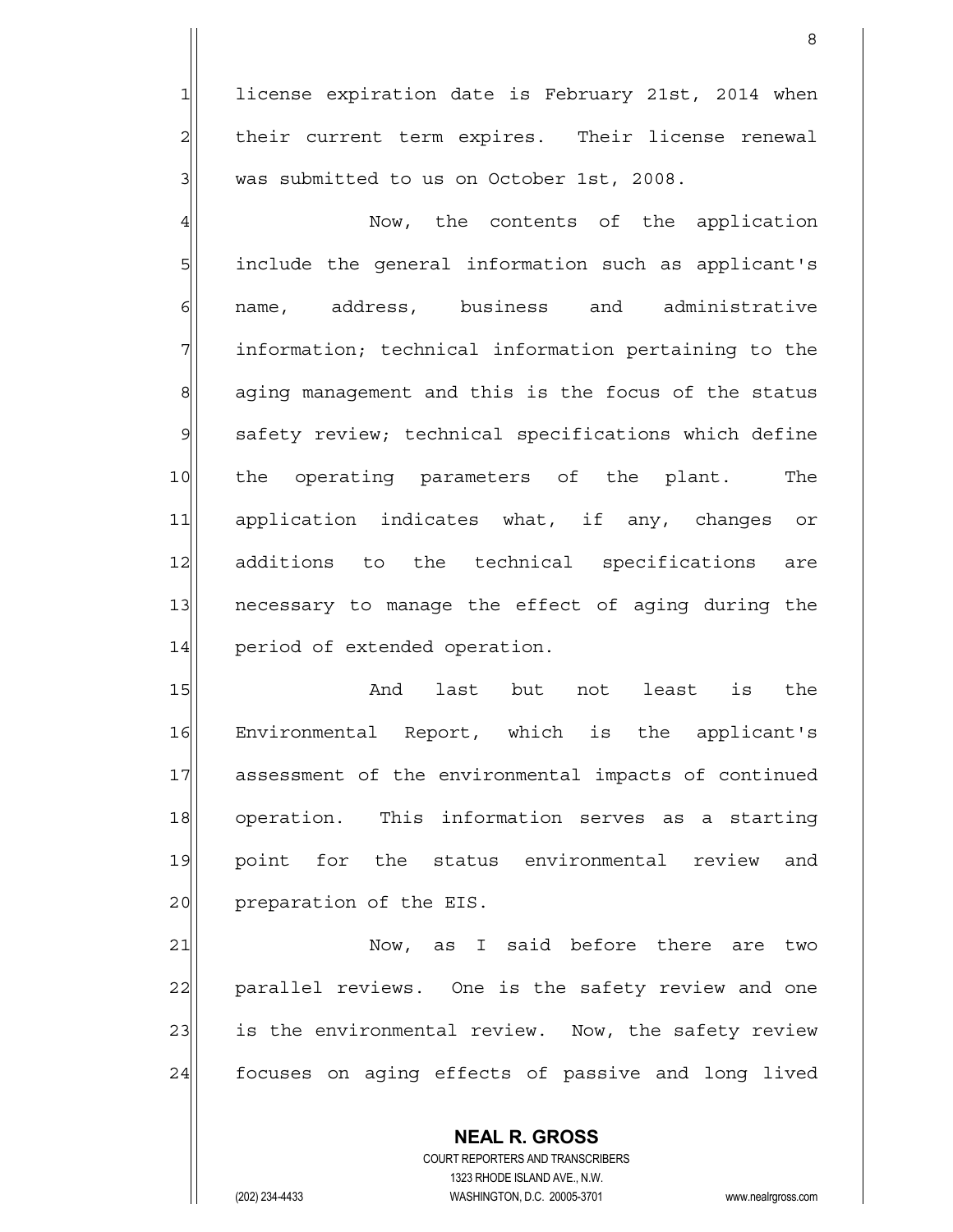1 components and structures that the NRC deems  $2$  important to plant safety. The staff's main  $3$  objective is to determine whether the effects of  $4$  aging will be adequately managed by the applicant. 5 The review also considers generic and site-specific  $6$  operating experience related to the effects of  $7\vert$  aging. The results of the safety review are 8 documented in the Safety Evaluation Report, or SER 9 as it's referred to.

10 Now, for the environmental review, the 11 | NRC evaluates the environmental impacts of continued 12 plant operations for an additional 20 years. The 13 | NRC prepares an Environmental Impact Statement which 14 publicly discloses these impacts.

15 The EIS evaluates impacts of other 16 reasonable alternatives to license renewal. The 17 public is afforded an opportunity to provide 18 comments and input which help shape the scope of the 19 EIS analysis. The public is also afforded the 20 opportunity to comment on the accuracy of the draft 21 EIS. The goal is to provide the decision makers 22 with sufficient environmental information so that 23 they can make a reasoned choice between the proposal 24 of license renewal and reasonable alternatives.

> COURT REPORTERS AND TRANSCRIBERS 1323 RHODE ISLAND AVE., N.W. (202) 234-4433 WASHINGTON, D.C. 20005-3701 www.nealrgross.com

 **NEAL R. GROSS**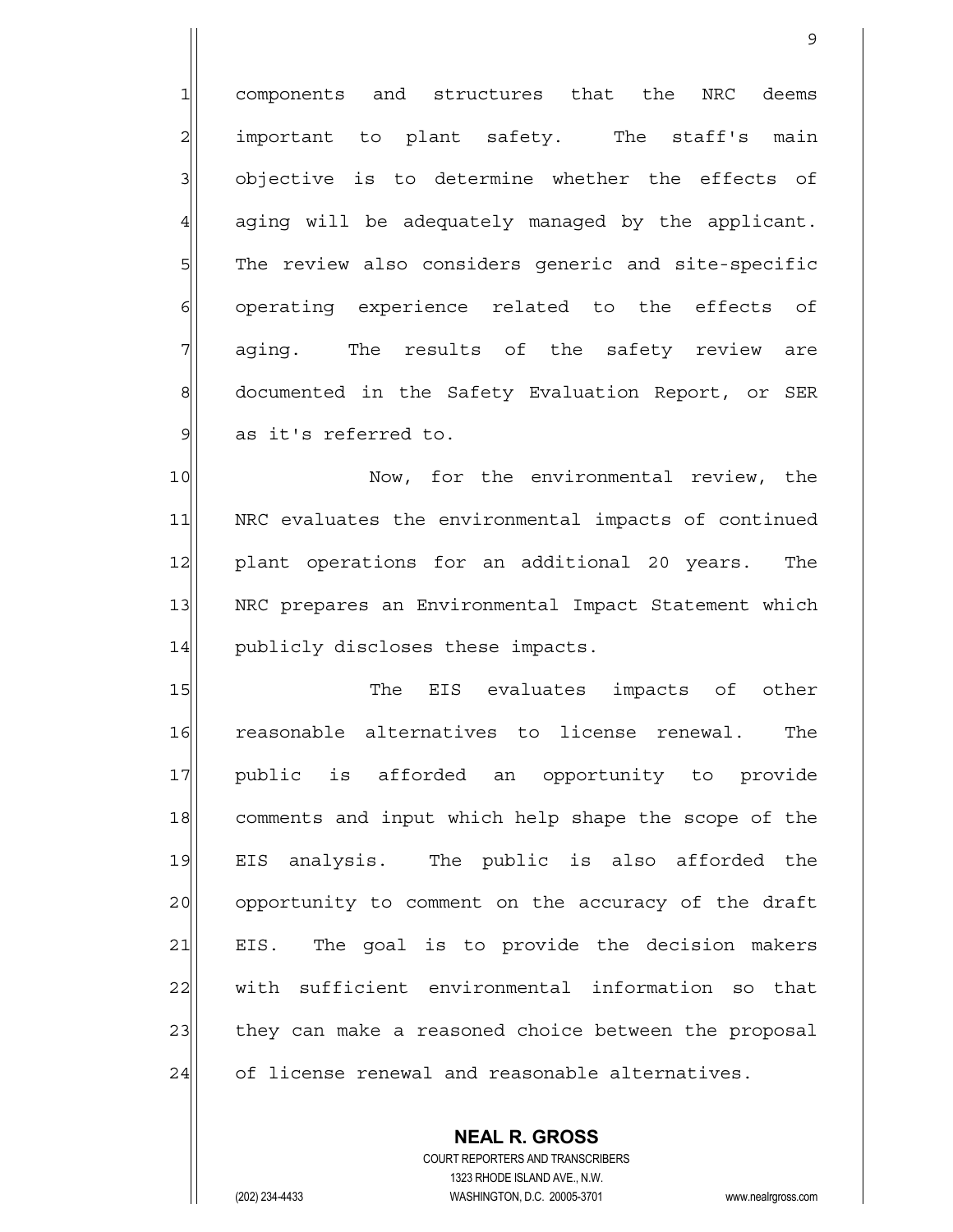1 1 Now, I just want to go over three areas  $2$  that usually come up in public meetings that are  $3$  considered outside the scope of license renewal, 4 meaning that they get ongoing oversight and there 5 | are ongoing regulatory oversights during the current  $6$  operating term. These are emergency planning, 7 security and current safety performance as defined 8 by NRC inspection findings, violations and general 9 assessment and planning performance. Now, for 10 specific performance at Duane Arnold we have a 11 website listed below, and it's also in your 12 handouts. And if you want to go to that site it 13 will bring up their current performance, and that's 14 on our website. Now, this diagram 15 illustrates the safety and the environmental review 16 path, and it also features two other considerations 17 on the commission's decision on whether or not to 18 renew an operating term. One of these 19 considerations is the independent review performed 20 by the Advisory Committee on Reactor Safeguards, 21 which is called ACRS. Now, statutorily mandated by 22 the Atomic Energy Act of 1954, the ACRS is a group 23 of scientists and nuclear safety experts who serve 24 as a consulting body to the commission. The ACRS

10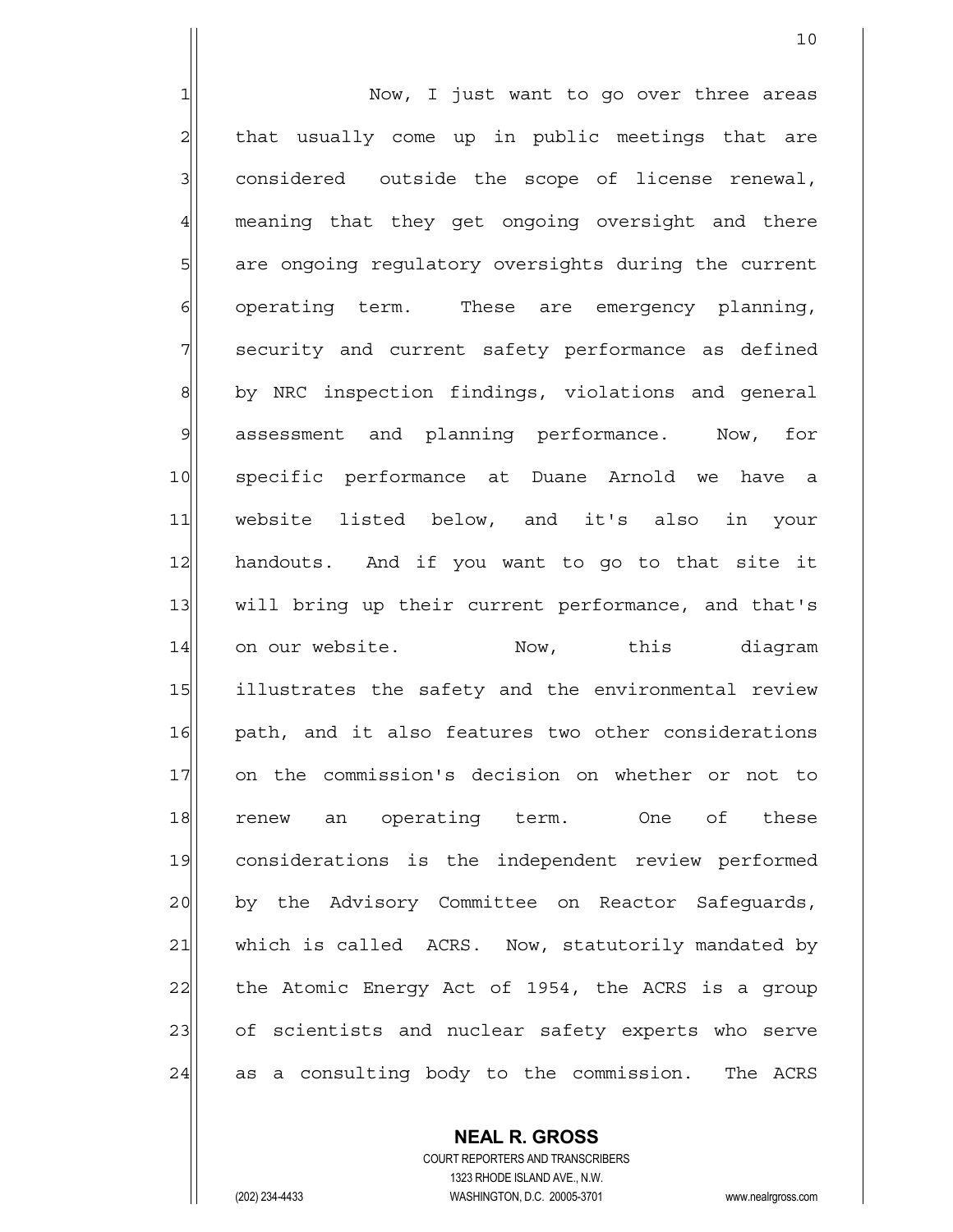1 reviews the license renewal application and the 2 | status Safety Evaluation Report. The ACRS reports  $3$  their findings and recommendations straight to the 4 commission.

5 | Solution and Marken are hearings. Now, interested 6 stakeholders may submit concerns or contentions and  $7$  request a hearing. An adjudicatory panel from the 8 Atomic Safety and Licensing Board will be 9 established to review contentions for admissibility. 10 If a hearing is granted the commission considers 11 the outcome of the hearing process in its decision 12 on whether or not to issue a renewed operating 13 license.

14 Now, I want to describe the license 15 renewal review process in a little more detail. The 16 regulations governing license renewal are based on 17 | two guiding principles. To effectively communicate 18 | these principles I need to describe a concept used 19 by the NRC, and that concept is licensing basis.

20 Now, licensing basis consists of a wide 21 | range of design and operational requirements and 22 conditions that must be met for the plant to comply 23 with its operating license. It serves as the basis 24 upon which the NRC originally licensed the plant.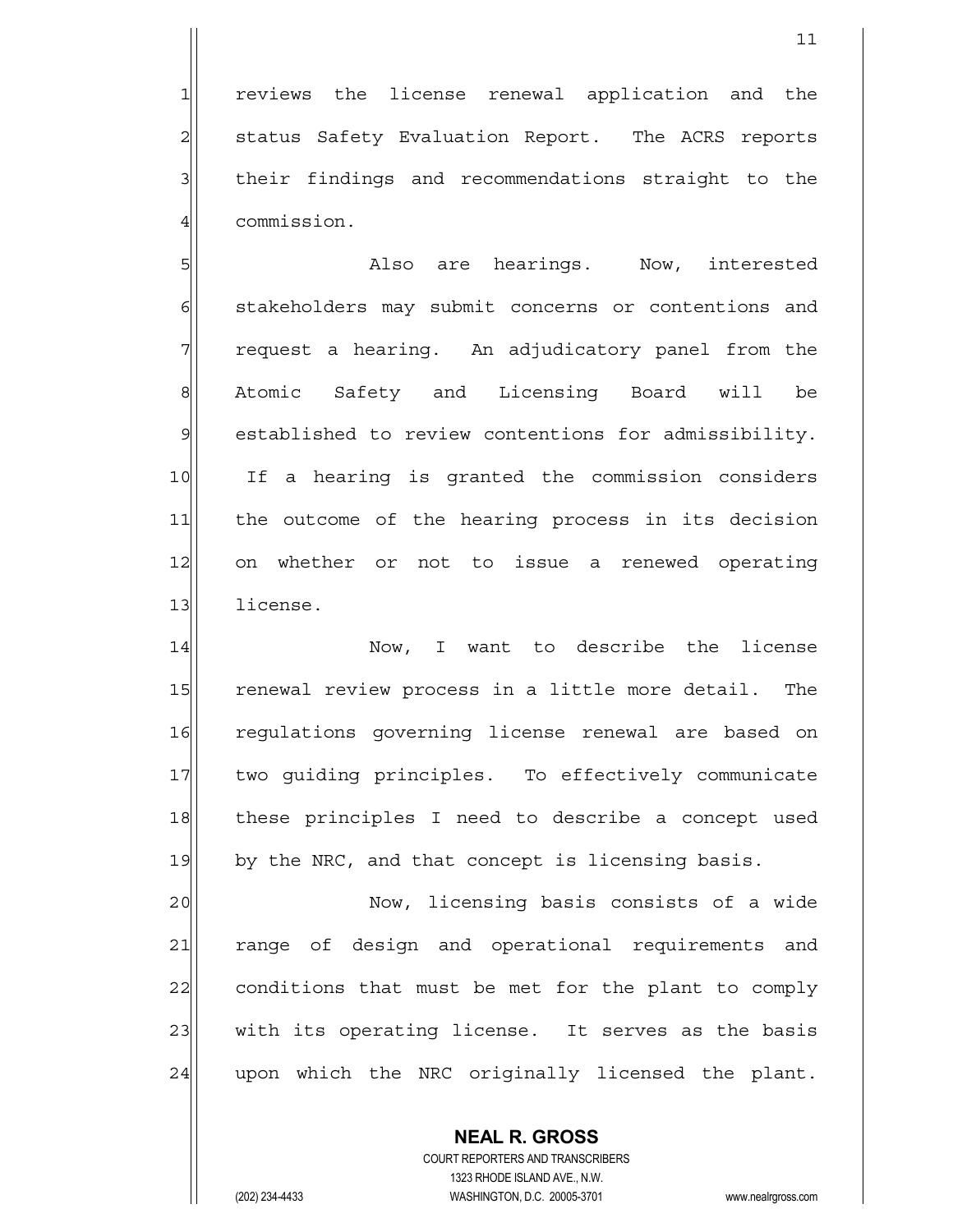$1$  To continue to operate the plant, it must conform  $2$  with its licensing basis.

3<sup>|</sup> I mentioned two principles. The first  $4$  principle is that the current regulatory process is  $5$  adequate to insure that the licensing basis of all  $6$  operating plants provide and maintain an acceptable  $7$  level of safety. The second principle is that the 8 8 current plant's extending licensing basis must be 9 maintained during the renewal term in the same 10 manner and to the same extent as during the original 11 license term. In other words, the same rules apply. 12 Rules that applied under the current license will 13 apply in the renewal term.

14 In addition, a renewed license will 15 | include conditions that must be met to insure aging 16 of structures and components important to safety are 17 adequately managed so that the plant's current 18 licensing basis is maintained during the period of 19 extended operation.

20 Now, the safety review is a rigorous 21 process. The review entails with the applicant's 22 license renewal application and supporting 23 documentation. This review includes an evaluation 24 of new and existing programs and surveillance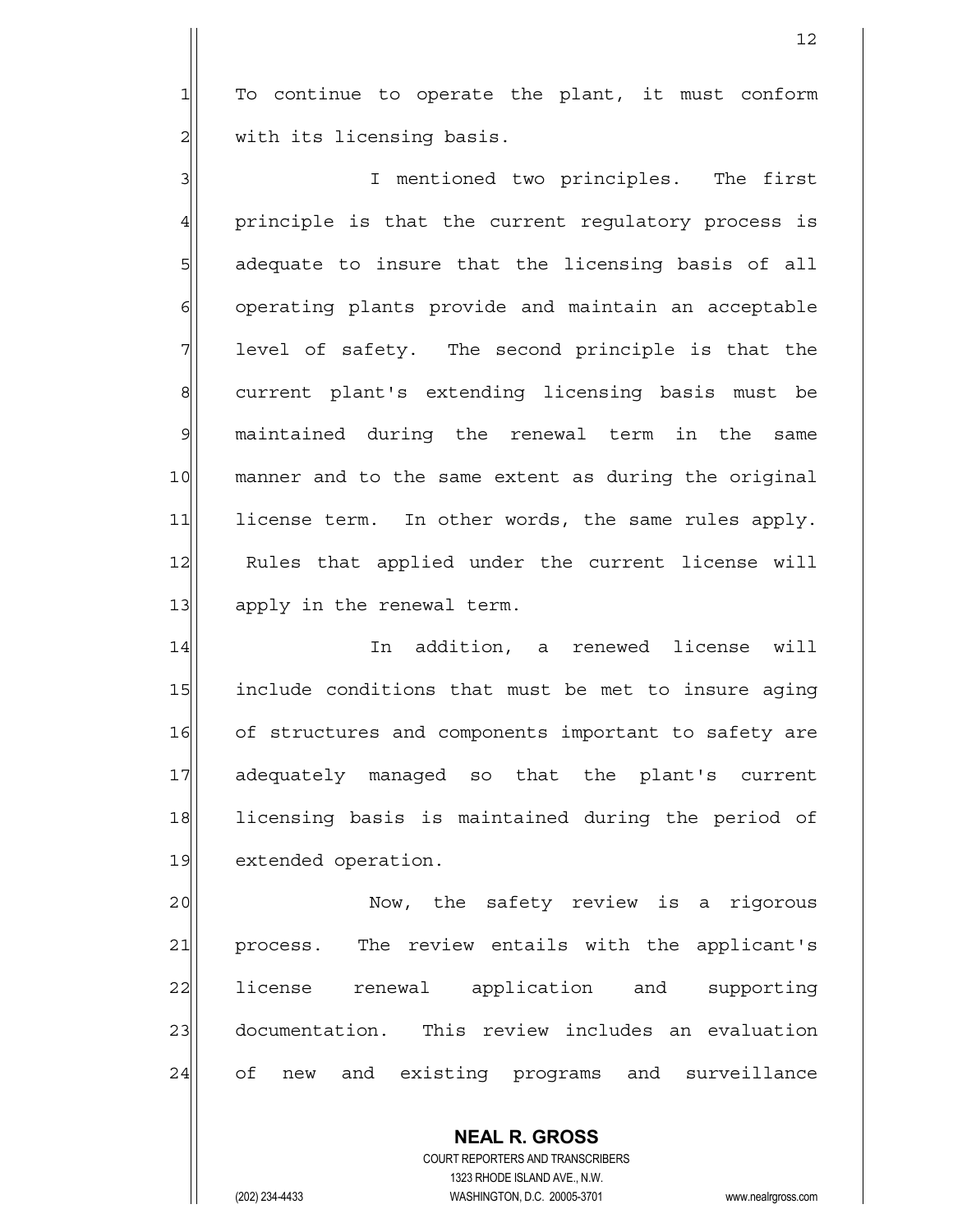1 activities to determine with reasonable assurance  $2$  that the effects of aging for certain plant 3 3 structures and components will be adequately managed 4 or monitored.

5 SI  $6$  audits to verify technical basis of the license  $7$  renewal application and to confirm the applicant's 8 aging management programs and activities conform 9 with how they described them in the application. 10 The staff documents the basis of the conclusion and 11 it's in the Safety Evaluation Report which is 12 publicly available. In addition, a team of 13 specialized inspectors travels to the reactor site 14 to verify the aging management programs are being 15 implemented, modified or planned consistent with the 16 license renewal application.

17 | Finally, I'll mention the Advisory 18 Committee on Reactor Safeguards, or ACRS, performs 19 an independent review of the license renewal 20 application and the status Safety Evaluation Report 21 and reports their findings to the commission.

22 Now with that, I want to turn it over to 23 Mr. Charles Eccleston and he's going to go over the  $24$  environmental review process and scoping.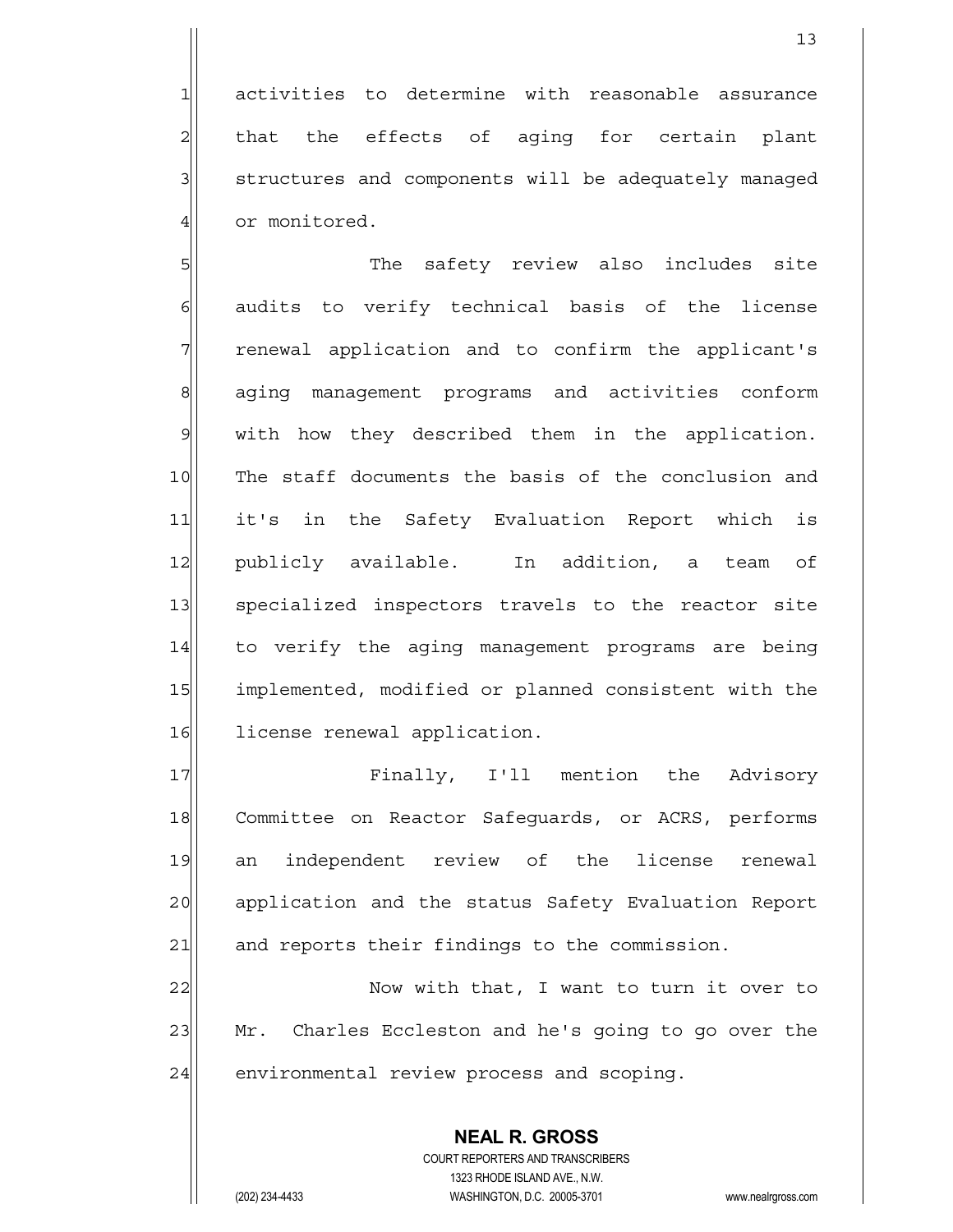14

1 MR. ECCLESTON: Thank you, Maurice. My  $2$  name is Charles Eccleston and I am the Environmental  $3$  Project Manager for the proposal here, and what 4 we're now going to turn our attention to is the 5 s b environmental process, which is an integral part of  $6$  making a decision with respect to this proposal.

7 The first thing I'd like to talk about 8 8 is the National Environmental Policy Act. In 1969 9 the United States Congress passed what would 10 eventually become a historically significant act. 11 It was the National Environmental Policy Act of 12 1969. The policy does essentially two very 13 important functions. It establishes the basic U.S. 14 environmental policy, the basic U.S. environmental 15 charter towards the environment. And also it 16 requires preparation of an Environmental Impact 17 Statement for major federal actions that may 18 significantly affect the quality of the human 19 environment.

20 Now, if you go back to the policy 21 statement, it is of such importance that now over 22 130 nations around the world have passed an act 23 which basically emulates what the U.S. Congress 24 passed in 1969. They have established their own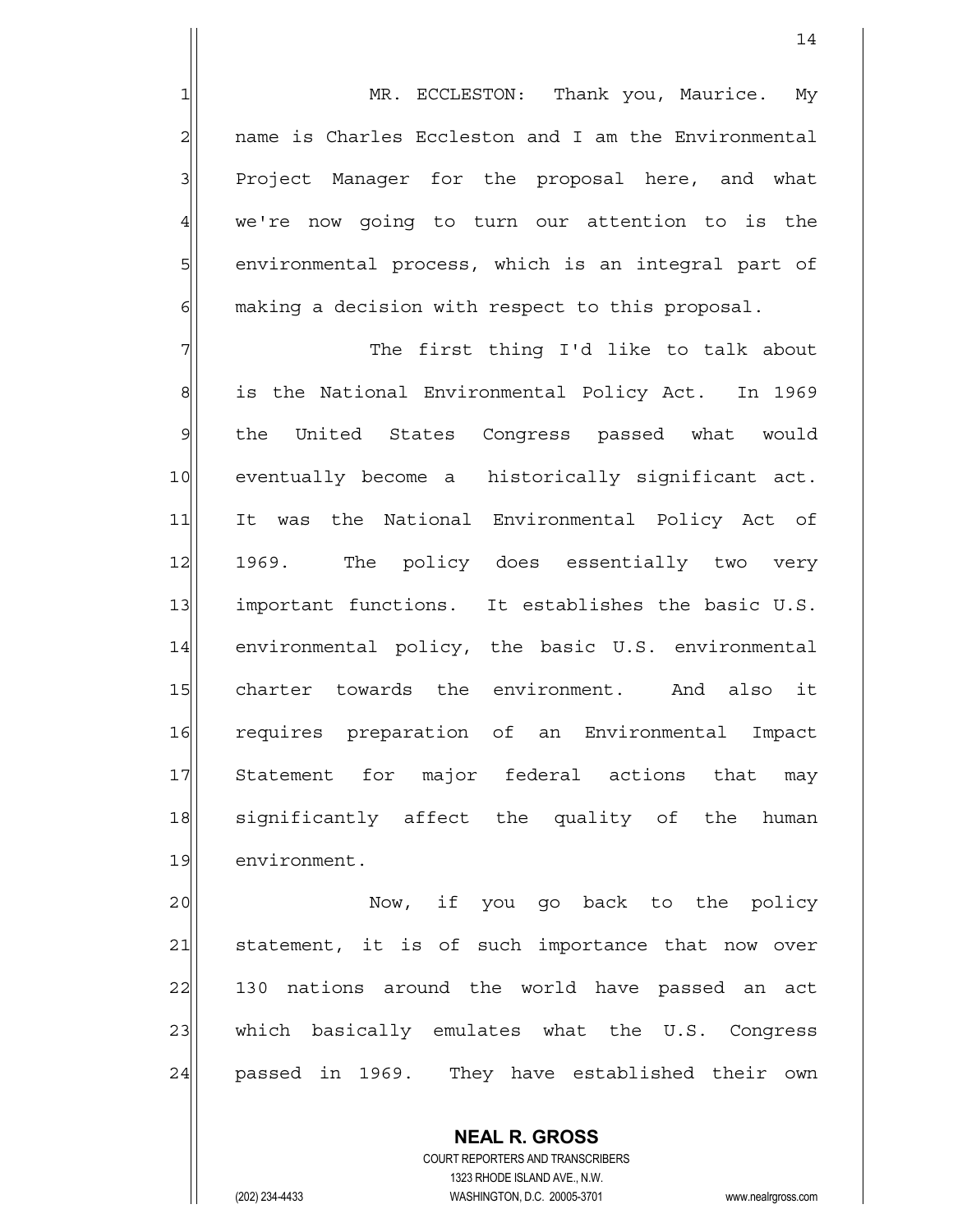1 environmental policy, so it has international 2 importance. It's a historical landmark. Virtually 3 | every modern environmental law or requlation since 4 1970 is an outgrowth of this policy statement that 5 SQ Congress passed. It put the direction and the 6| pathway, all the other laws that followed, Clean  $7$  Air, Clean Water, Endangered Species, the list goes 8 8 8 on and on and on, were laws and regulations that 9 basically fulfilled the basic environmental policy 10 | that was established by the U.S. Congress with 11 respect to NEPA.

15

12 Now, like I said, NEPA requires 13 preparation of an Environmental Impact Statement for 14 major federal actions significantly affecting the 15 quality of the human environment. Now, the NRC has 16 come out and the NRC has basically stated that 17 license renewal projects are projects that require 18 an EIS, which is why we are here today proposing to 19 get input from you people in terms of the scope of 20 this EIS which we are going to be preparing for this 21 re-licensing project.

22 One of the things I want to point out is 23 that NEPA requires, and it's very important. It 24 requires an objective interdisciplinary and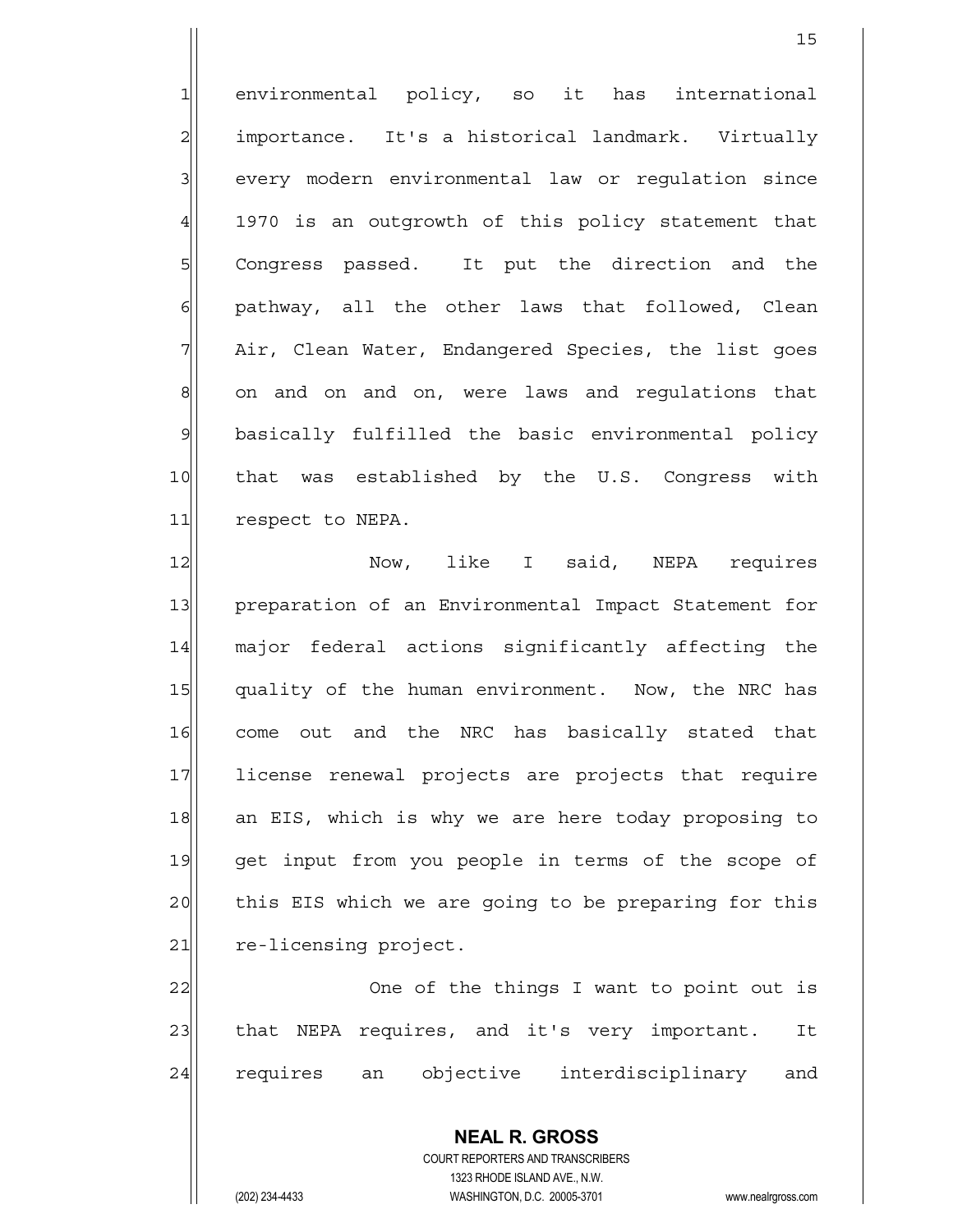$1$  systematic process be used in preparing the EIS.

 $2 \vert$   $\vert$  Now, what that basically means,  $3$  objective, it has to be a scientifically objective 4 analysis. You cannot impart bias or slant the 5 s analysis. It has to stand up to scientific  $6$  scrutiny. This is a scientific decision making 7 process.

8 8 9 interdisciplinary. You're pulling in disciplines. 10 NEPA, more than any other law or regulation in the 11 world, calls in disciplines from virtually every 12 single discipline one can think of: biology, 13 hydrology, water resources, soils, economics, social 14 scientists. It calls in people from all various 15 disciplines. They work together and they prepare 16 the analysis, so it's a very interdisciplinary 17 process. And the reason for that is to make sure 18 | that you get every single discipline that might 19 interplay in the analysis incorporated into that 20 analysis.

21 and lastly, it says that the analysis or 22 the EIS must be systematic. Now, what does that 23 mean? It means that the analysis must be prepared 24 in a structured scientific systematic process. You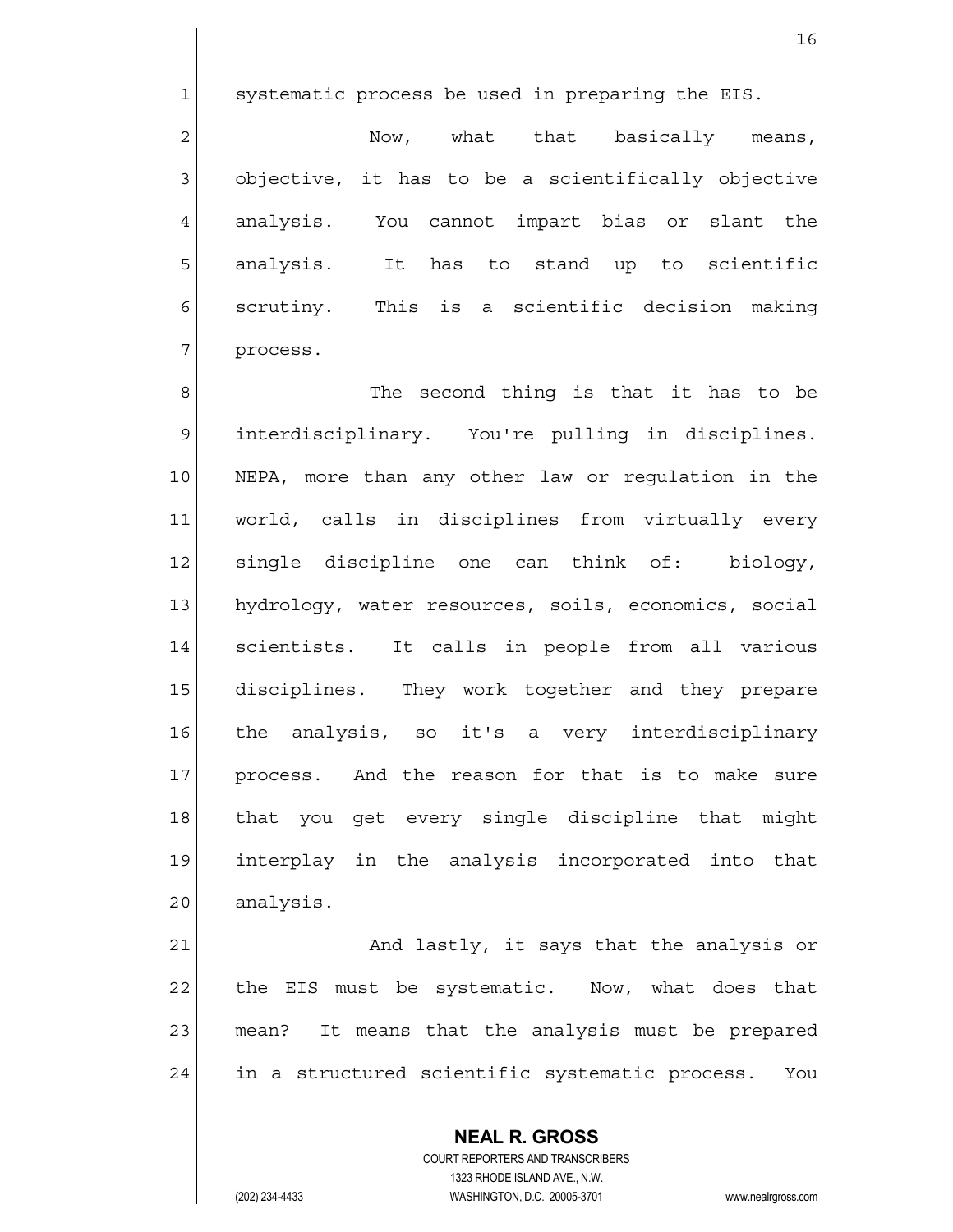can't have a wishy washy process that just goes this 2| way and that way and this way and that way. It's qot to be a very smooth, systematic, well thought out, structured process.

5 S  $6$  the environmental impacts of the license renewal  $7$  proposal as well as alternatives to that proposal, 8 and we'll come back to that because that's very 9 important. That's part of the input we're going to 10 ask you people as well as other people in the 11 scoping process to try to provide their thoughts in 12 terms of what are the alternatives and mitigation 13 measures that should be considered.

14 | Another key point is the purpose of the 15 EIS. What is the purpose of the EIS? The purpose 16 of the EIS is to inform federal decision makers and 17 to publicly disclose the impacts of the proposal and 18 the reasonable alternatives, including the 19 alternative of taking no action. In other words, in 20 our case taking no action would be would be not to 21 renew the license for the Duane Arnold Energy 22 Center. That alternative has as much play in the  $23$  analysis as the proposal itself.

24 Most people that haven't dealt with NEPA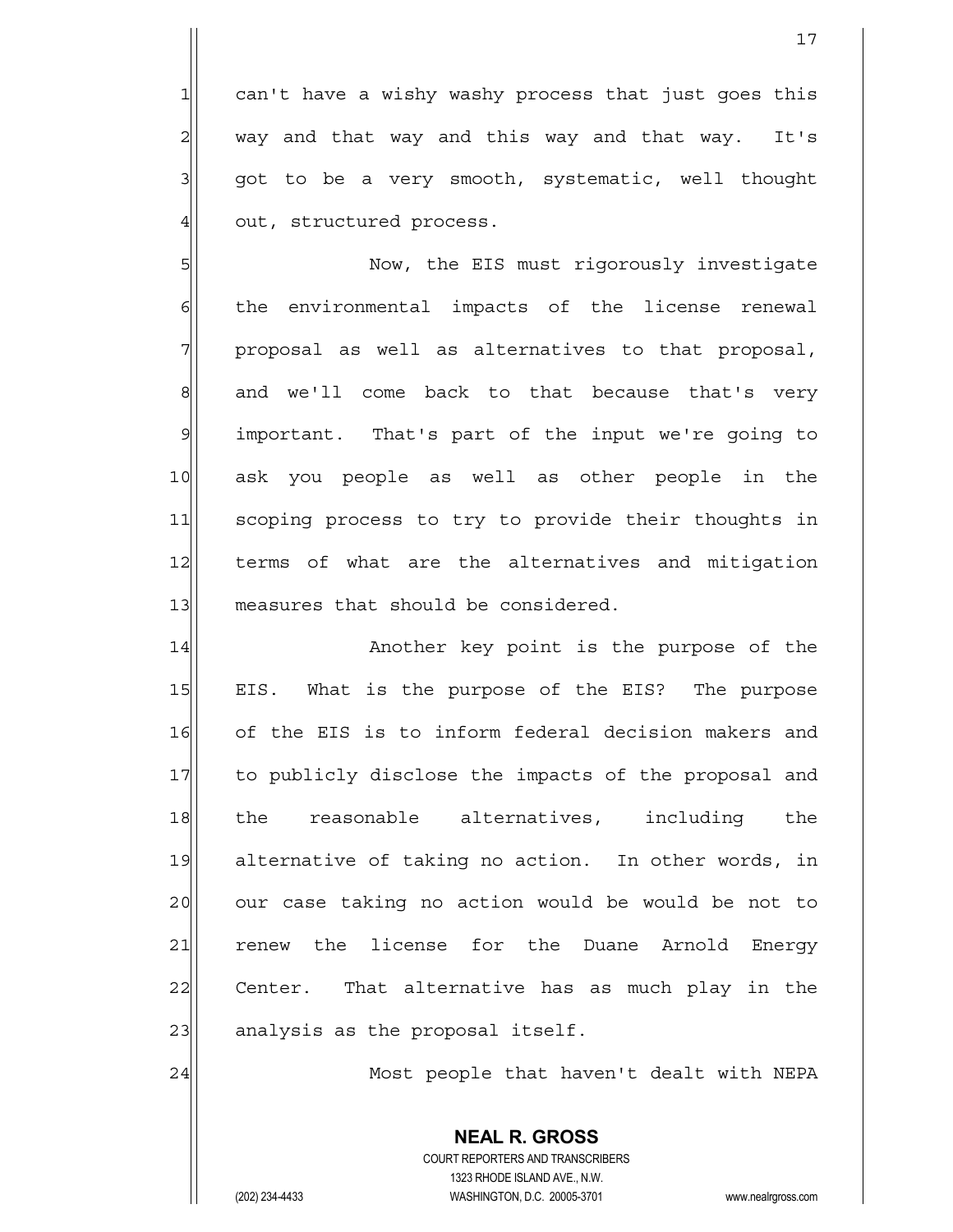$1$  or the EIS are kind of confused by the EIS process.  $2$  I've put together a very simplified flow chart of  $3$  how the EIS process works. It's actually quite a 4 bit more complicated than this, but pay attention 5 s bespecially to these yellow blocks because these 6 yellow blocks show where the public can become 7 intimately engaged in providing comments and input 8 8 and effecting the course and the development of the  $9$  EIS.

10 The EIS is initiated with a Notice of 11 Intent. That's already been done in the Duane 12 Arnold Energy Center. It's an NOI. It's a publicly 13 available document, and when they publish the NOI in 14 the Federal Reqister that kicks off a scoping 15 | process. And as part of that scoping process NRC 16 requires a public scoping meeting, and that's what 17 we're here for today.

18 and the purpose of the whole scoping 19 process and the scoping meeting is to solicit public 20 comments and input from the public in terms of what 21 do they think are the significant issues? What do 22 they think is the significant scope of the EIS 23 that's going to be prepared? The NRC takes all the 24 scoping stuff that was obtained during the scoping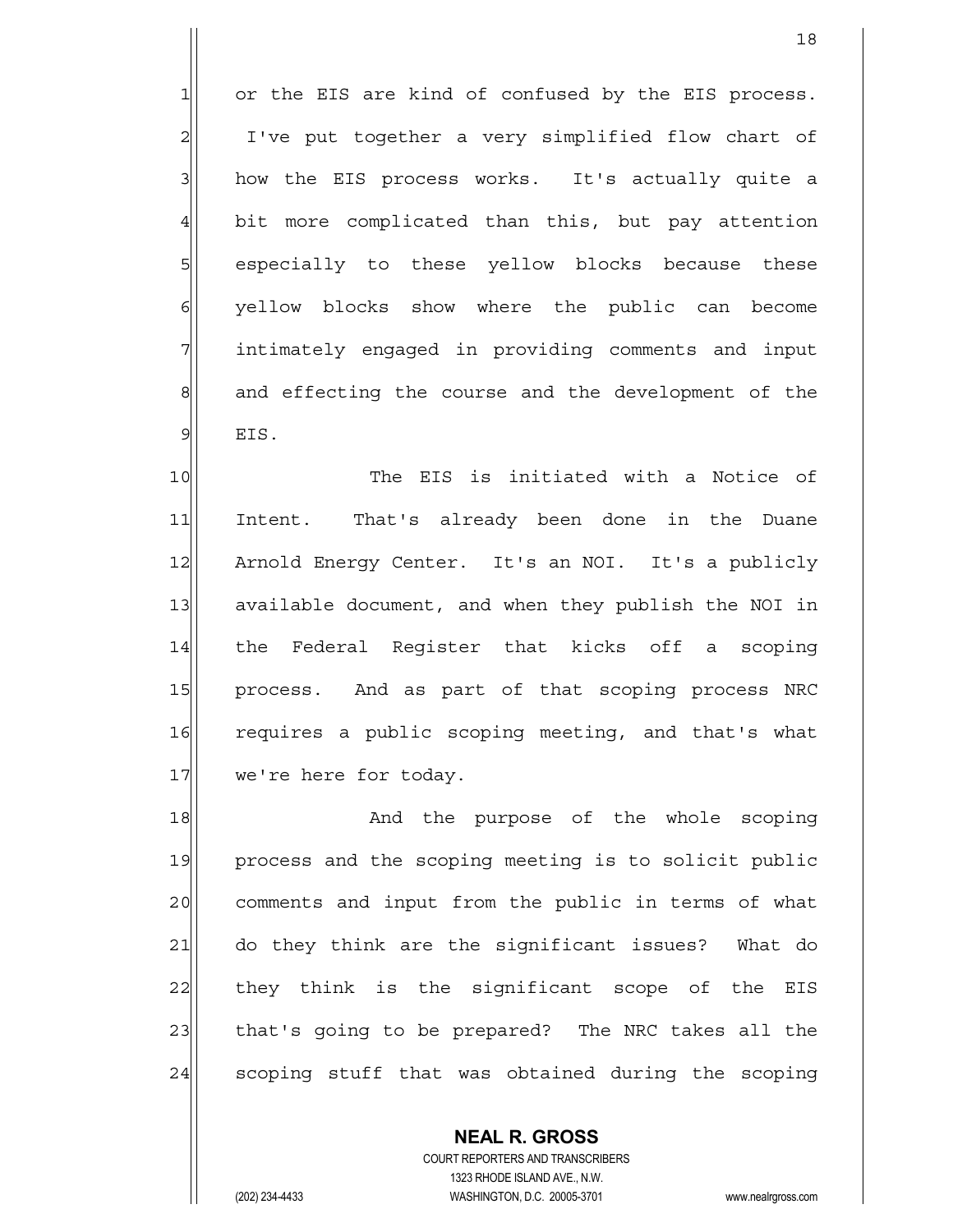$3$  evaluated. They feed into the preparation of what's 4 called a draft Supplemental Environmental Impact 5 Statement.

6 | Now, this word supplemental, I'm going  $7$  to come back to in a few slides and explain exactly  $8$  what that means. It has a certain definition to it. 9 But the draft EIS is prepared and then the next 10 thing that's done with it is it's put out to the 11 public. It's made publicly available. The public 12 can pick the EIS up, review it and then provide 13 comments in terms of do they feel the scope was 14 right when they prepared the EIS? Do they feel like 15 issues or impacts were not adequately evaluated? Do 16 they think certain things were made in error that 17 might skew the final judgment or decision based on 18 | the EIS? All those comments will be addressed by 19 NRC, each and every one of them. And based on the 20 comments that we receive, the NRC will then prepare 21 a final Supplemental EIS.

22 Now designated in there, the final 23 Supplemental EIS then goes back down to the public. 24 They get to review the final EIS. Once that step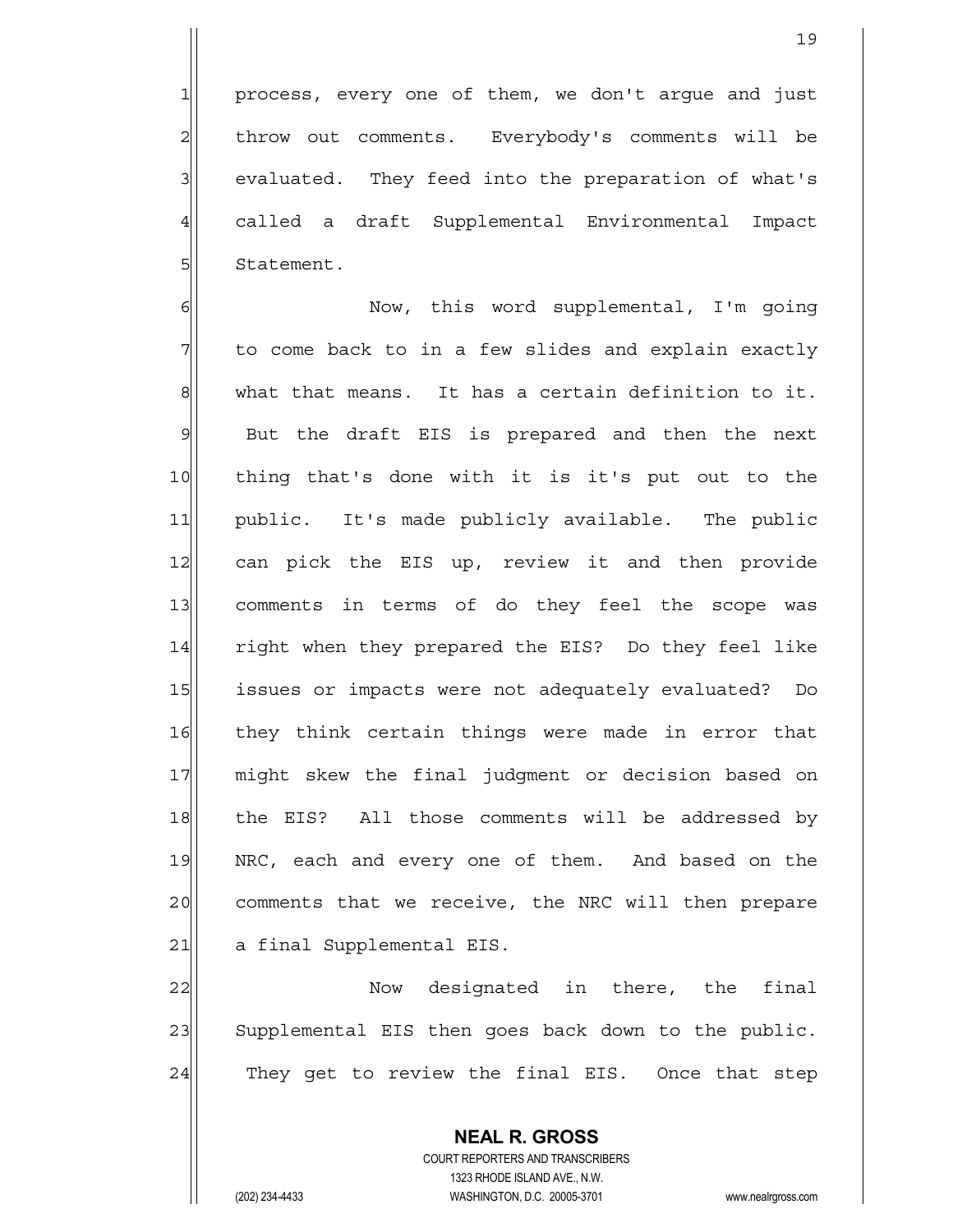20

 is completed the NRC will take the information in the final EIS as well as some other decision making doctors, they will then make a decision and that 4 decision will be documented in an ROD, a Record of 5 Decision. That's a publicly available document. Once that is done then they are free to pursue whatever action was documented in the ROD.

8 8 8 If their decision is to re-license the 9 plant, they'll re-license it. If the decision is to 10 take a no action, that means not to re-license the 11 plant, then the plant doesn't get re-licensed. If 12 there's some other alternative that was explored in 13 the EIS and they decide they want to take that, that 14 will be documented in the ROD and they'll take that 15 action. But the point here is that no decision can 16 be made and no action with respect to the final 17 decision can be made until we complete this entire 18 EIS process. Only when we get to this point can a 19 decision be made. Only after the decision is 20 documented and publicly put out into the ROD can any 21 action with respect to the renewal of the plant  $22$  license be made.

23 | So this is a very systematic process. 24 It's a lengthy process and as you can see, the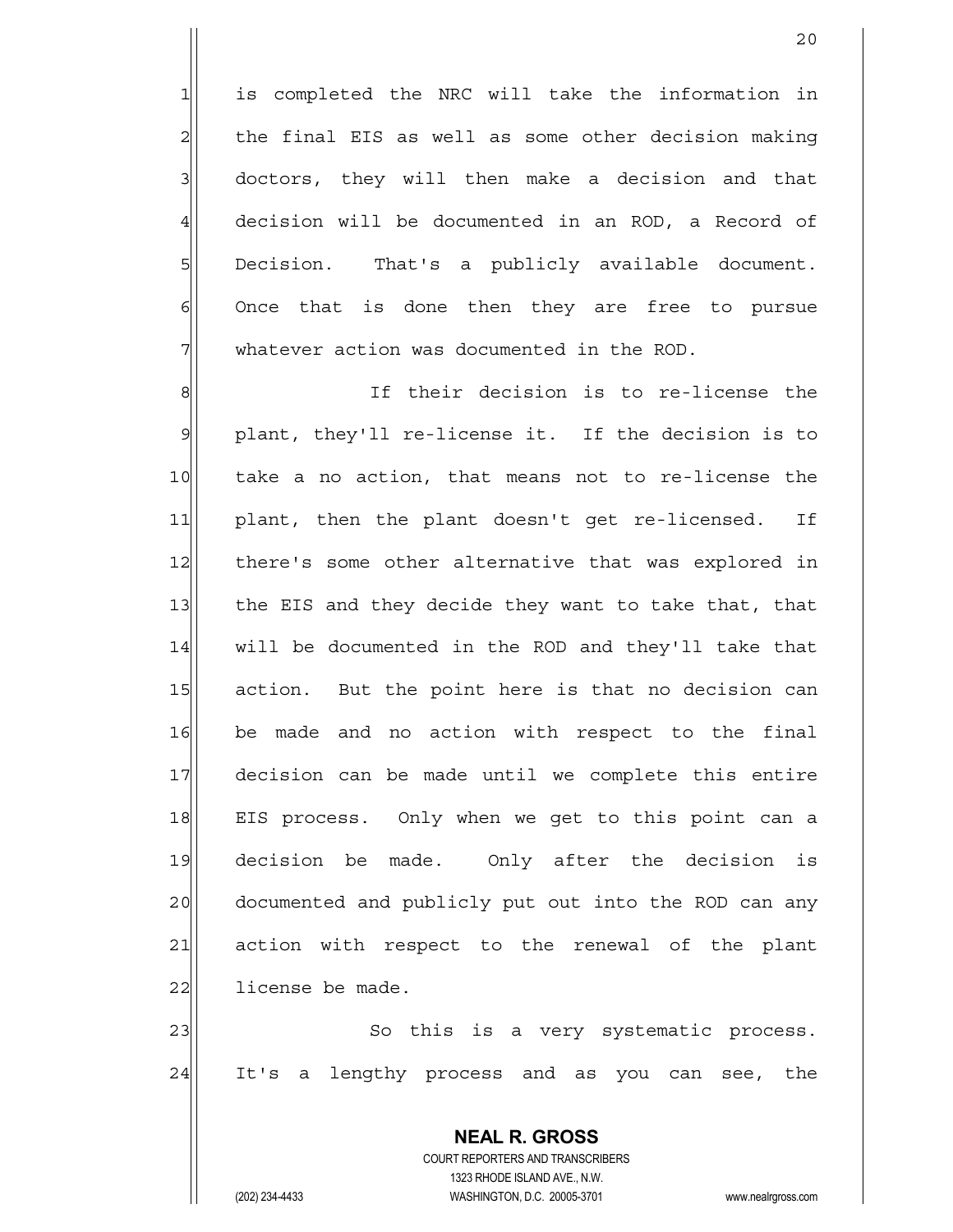$1$  public has many chances to provide input, comments  $2$  and things of this sort in the overall process.

3 Now, sometimes there's confusion about 4 these public scoping meetings or the entire public 5 scoping process because the public's scoping process  $\delta$  goes over a long period of time, not just this one  $7$  single public scoping meeting that we're at here 8 6 8 1 today. The purpose of this meeting today is not to 9 make a decision regarding the proposed action which 10 involves renewal of the license application. That's 11 not what we're here to do. Instead, it is to 12 solicit public input and comments regarding the 13 Scope of the EIS. Once that EIS is prepared, again, 14 I want to emphasize that once it's prepared then it 15| will be used by the NRC in making the final decision 16 regarding the license renewal application.

17 So what we're basically here to do is to 18 try to determine from your viewpoint and from your 19 experience and your read on this proposal, what is 20 the scope of the actions that should be evaluated in 21 | the EIS? What is the scope of the significant 22 impacts and issues that need to be addressed and 23 considered by decision makers? What are the scope 24 of the alternatives and mitigation measures that

> COURT REPORTERS AND TRANSCRIBERS 1323 RHODE ISLAND AVE., N.W. (202) 234-4433 WASHINGTON, D.C. 20005-3701 www.nealrgross.com

 **NEAL R. GROSS**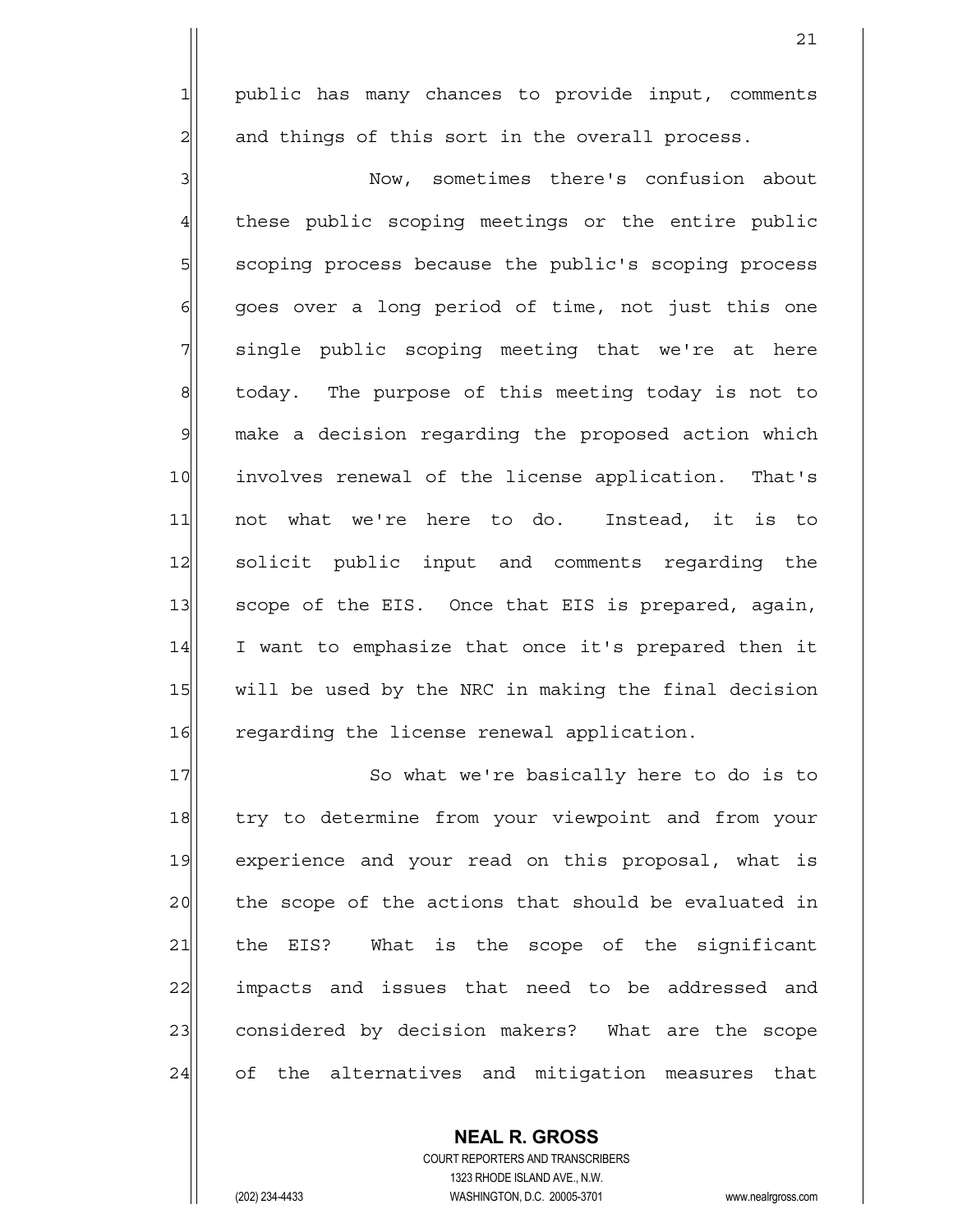should be evaluated in the EIS? That's what we're really trying to determine because that has lots of 3 different options and alternatives and different courses of action that might be taken at the end of the EIS process when we get to the decision making part of this process.

7 7 One of the things I want to emphasize is 8 8 b de concept of a GEIS, or Generic EIS versus an 9 SEIS, Supplemental Environmental Impact Statement, 10 which I've been talking about. Back in 1998, the 11 | NRC looked at license renewal projects that they had 12 spent many years preparing and what they did was 13 they narrowed this down to 69 environmental issues 14 or environmental impacts that they said were common 15 to all license renewal projects. And they were able 16 to come back and say we've reviewed these common 17 impacts and we can reach common conclusions 18 regarding the nature of those impacts. And those 19 impacts and their conclusions were documented in 20 this GEIS.

21 Now, what we're doing today or over the 22 next year and-a-half is preparing a site-specific 23 Supplemental Environmental Impact Statement, an 24 SEIS, and this SEIS is really supplemental to the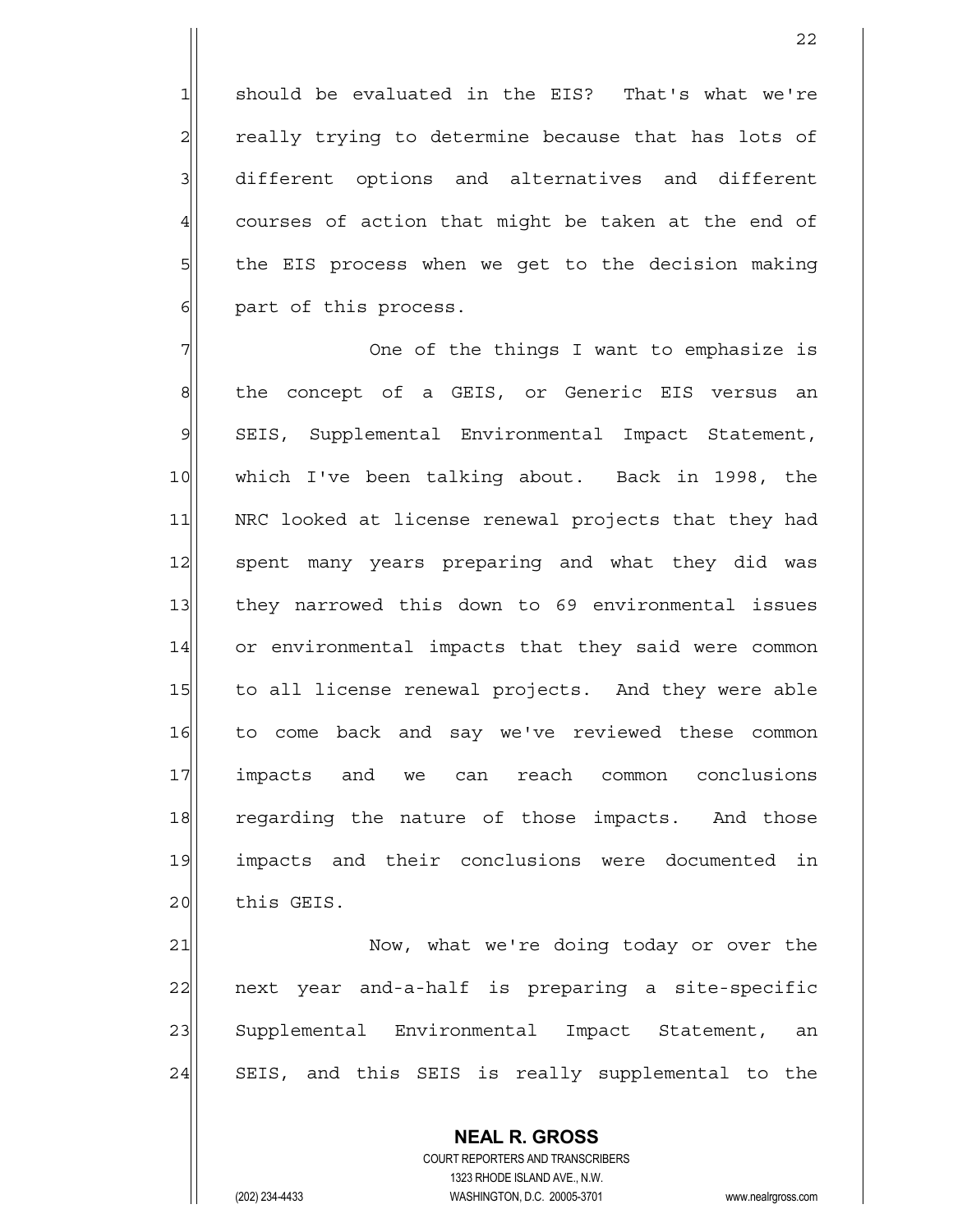1 GEIS. And what the SEIS is going to do is it's  $2$  going to evaluate the site-specific impacts of the 3 Duane Arnold Energy Center and it's going to look to 4 evaluate any new or significant information 5 s concerning the general conclusions in the GEIS that 6 have been reached. So that's basically the 7 relationship between this GEIS and the SEIS because 8 | you're going to see this off and on throughout the 9 rest of the presentation. Now, in addition to 10 the public scoping process, we're right here, we're 11 asking for input and the input that we ask for is 12 not just simply from this meeting here. It's a long 13 laborious process and it runs over a couple of 14 months and people from all walks of life that have 15 an interest in the scope of the EIS can provide 16 input here in this scoping process.

17 But in addition to that, the NRC will do 18 consultations with other federal, state and local 19 agencies. And examples of these agencies are like 20 | the Fish and Wildlife Service, the National 21 Oceanographic and Atmospheric Administration, the 22 U.S. Environmental Protection Agency, as well native 23 American tribes that could be potentially affected 24 by this. All these consultations will be considered

> COURT REPORTERS AND TRANSCRIBERS 1323 RHODE ISLAND AVE., N.W. (202) 234-4433 WASHINGTON, D.C. 20005-3701 www.nealrgross.com

 **NEAL R. GROSS**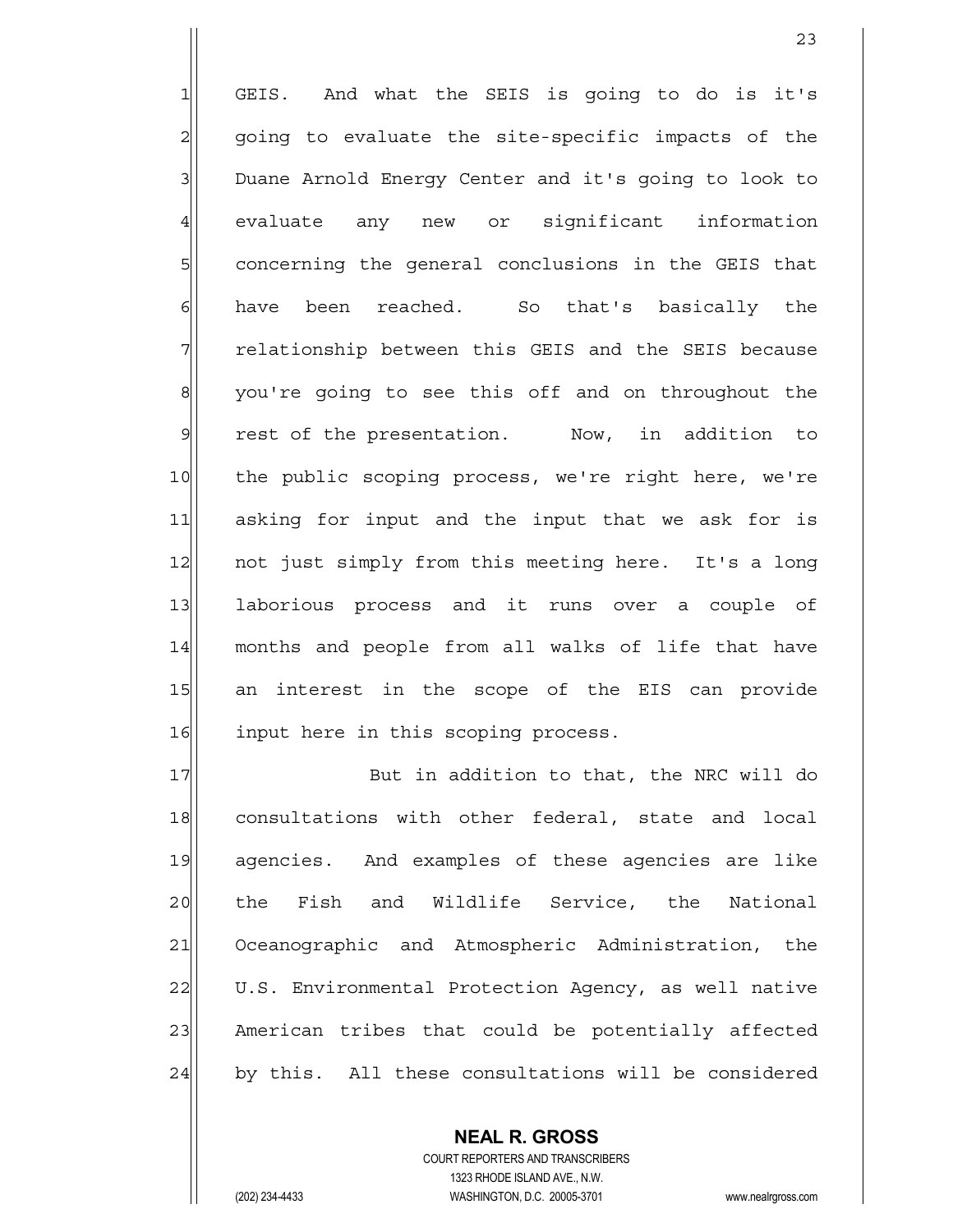$1$  and incorporated along with the scoping comments we  $2$  will receive from the general public. All that will 3| be put together to determine the scope of the issues  $4$  and impacts that will be evaluated in the 5 Supplemental Environmental Impact Statement.

6 6 And the types of impacts that are going  $7$  to be evaluated include impacts to fish and 8 | wildlife. Is it going to hurt the local fishing 9 | industry? Is it going to hurt the wildlife industry 10 around here? The air and water resource, what kind 11 of impacts, positive or negative, is it going to 12 have on air and water resources in the general 13 community? It's going to look at impacts on 14 historical and cultural resources, human health 15 | impacts, land use impacts. And then there's going 16 to be a lot of emphasis on social economic impacts 17 to the region, to the local area, because that's 18 often a very big interest to the people that live 19 around this area.

20 What are the impacts to taxes in the 21 | local area? What about community development? What 22 about social impacts? What about environmental 23 justice impacts? It's these kinds of impacts and an 24 array of other impacts that will be analyzed in the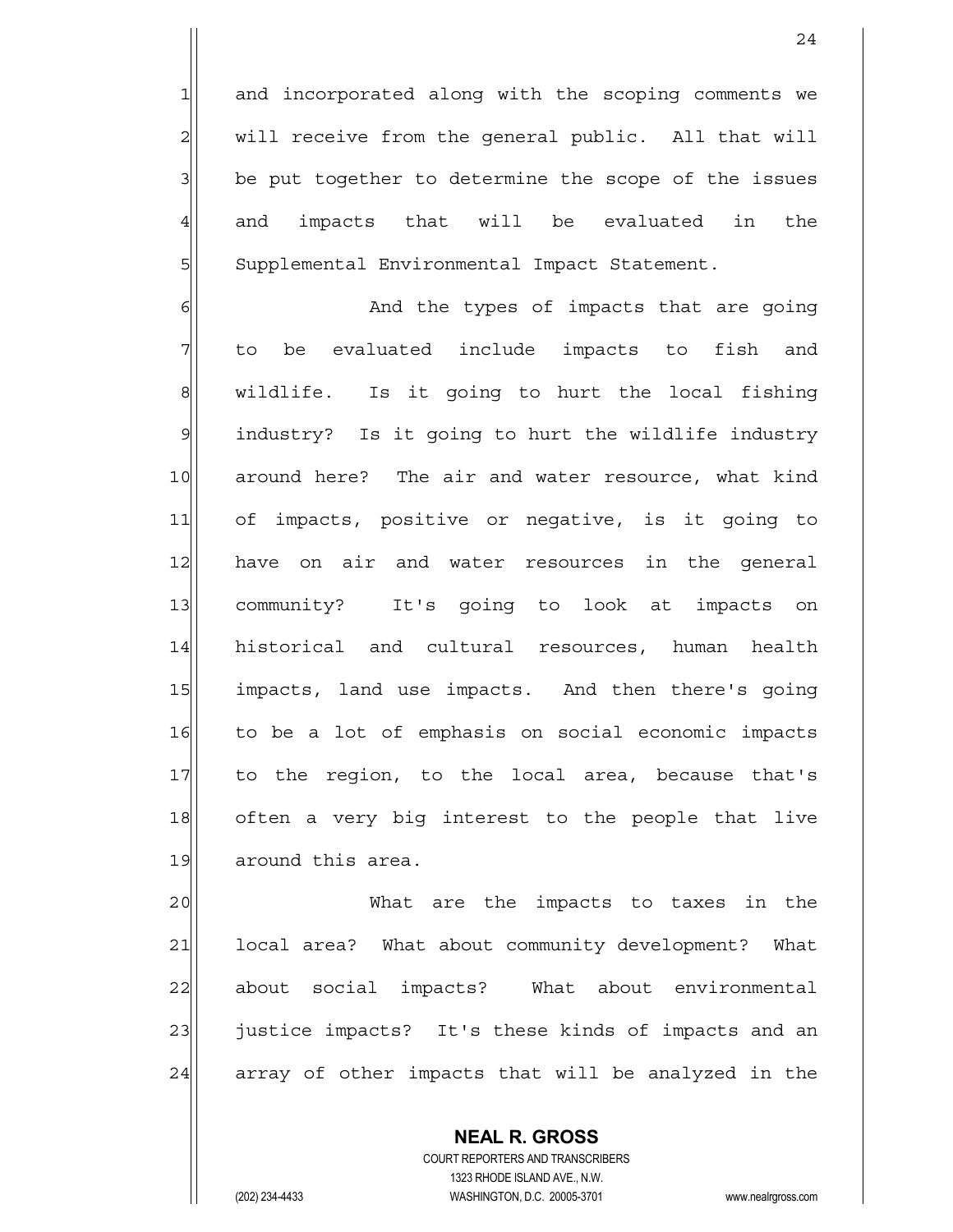$1$  EIS and then considered by the final decision maker. 2 | 2| So what we're really  $3$  interested in here for this scoping meeting is what 4 community issues from your standpoint should the EIS 5 focus on? What local environmental impacts or 6 issues should the EIS examine? What reasonable 7 alternatives are appropriate for your particular 8 area?

9 This slide is important because this 10 shows the overall decision making process here. 11 Right now with this scoping process that has started 12 a while back and will continue for the next month or 13 so and this public meeting that we have right now, 14| we're up here in this area right here. And this 15 area is coming down and it's going to shape the 16 scope of the Supplemental Environmental Impact 17 Statement.

18 Mhen the SEIS is complete it's going to 19 feed into the NRC decision making process, which is 20 here. But it's not going to be the only thing that 21 feeds into the decision making process. There will 22 be some other factors. As Maurice alluded to, 23 there's going to be a very rigorous site Safety 24 Evaluation Report that's under preparation and it's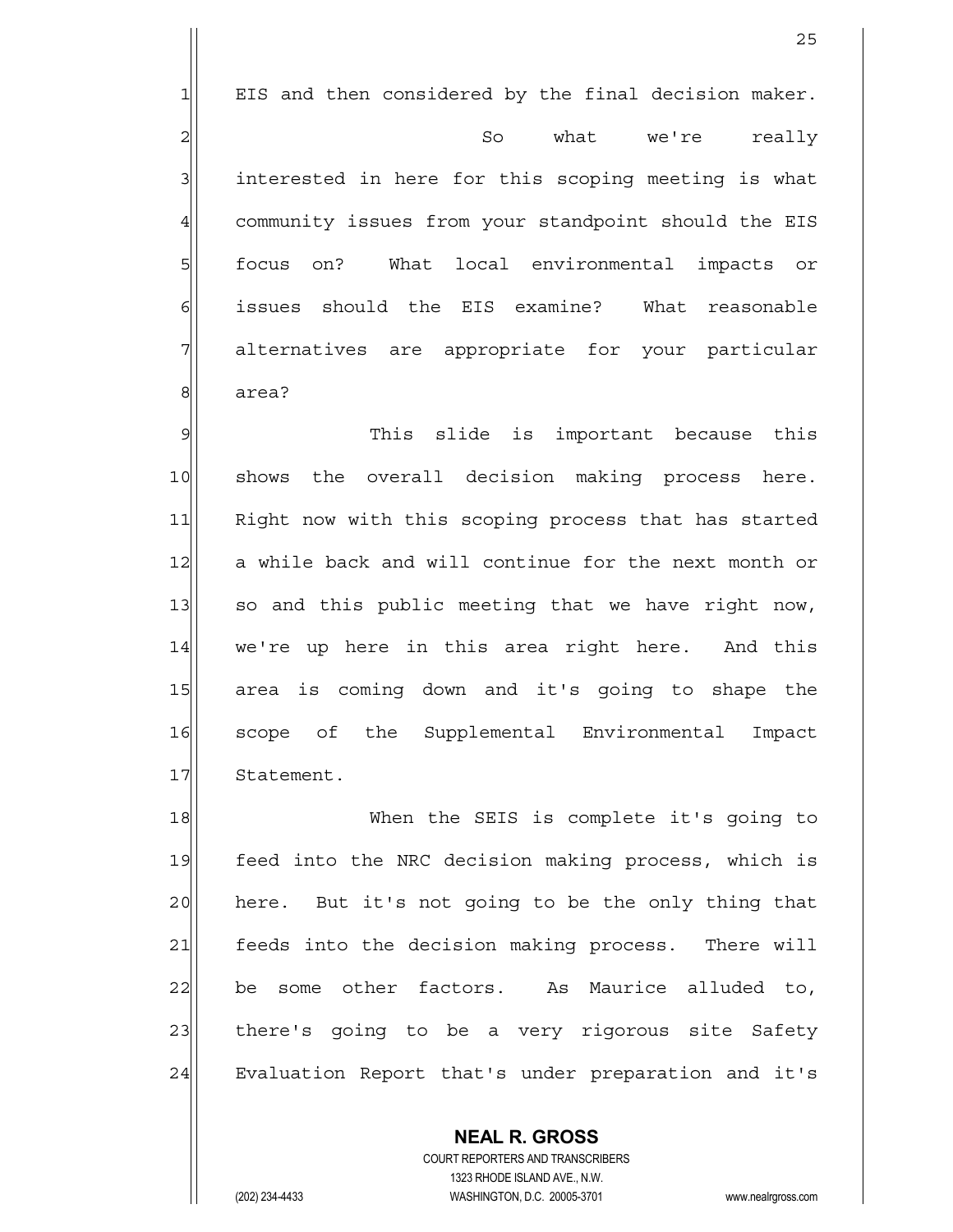$1$  qoing to feed into the decision making process.

2 | We're going to have regional and planned 3 3 inspections and the information that we garner from 4 those inspections, they're going to feed into the 5 final decision. The license renewal application  $6$  that was submitted by the applicant is going to feed  $7$  into it. There is an independent Advisory Committee 8 on Reactor Safeguards that are going to provide 9 information and recommendations, and that's going to 10 feed into the decision making process. All these 11 different kinds of things are going to be coming in 12 and will be reviewed by the NRC and they will all 13 have an effect on the ultimate decision that's made. 14 So in addition to receiving comments 15 here at this public scoping meeting, there's three 16 other ways you can provide comments. We have 17 comments that can be provided by mail, and here is 18 | the address. It should be on your handout and your 19 handout will tell you where you can send written 20 comments to. You can also send written comments by

 $21$  e-mail to this e-mail address right here.

22 The third thing is that if you happen to 23 be scooting around the Washington, D.C. area  $24$  sometime and you want to stop by the NRC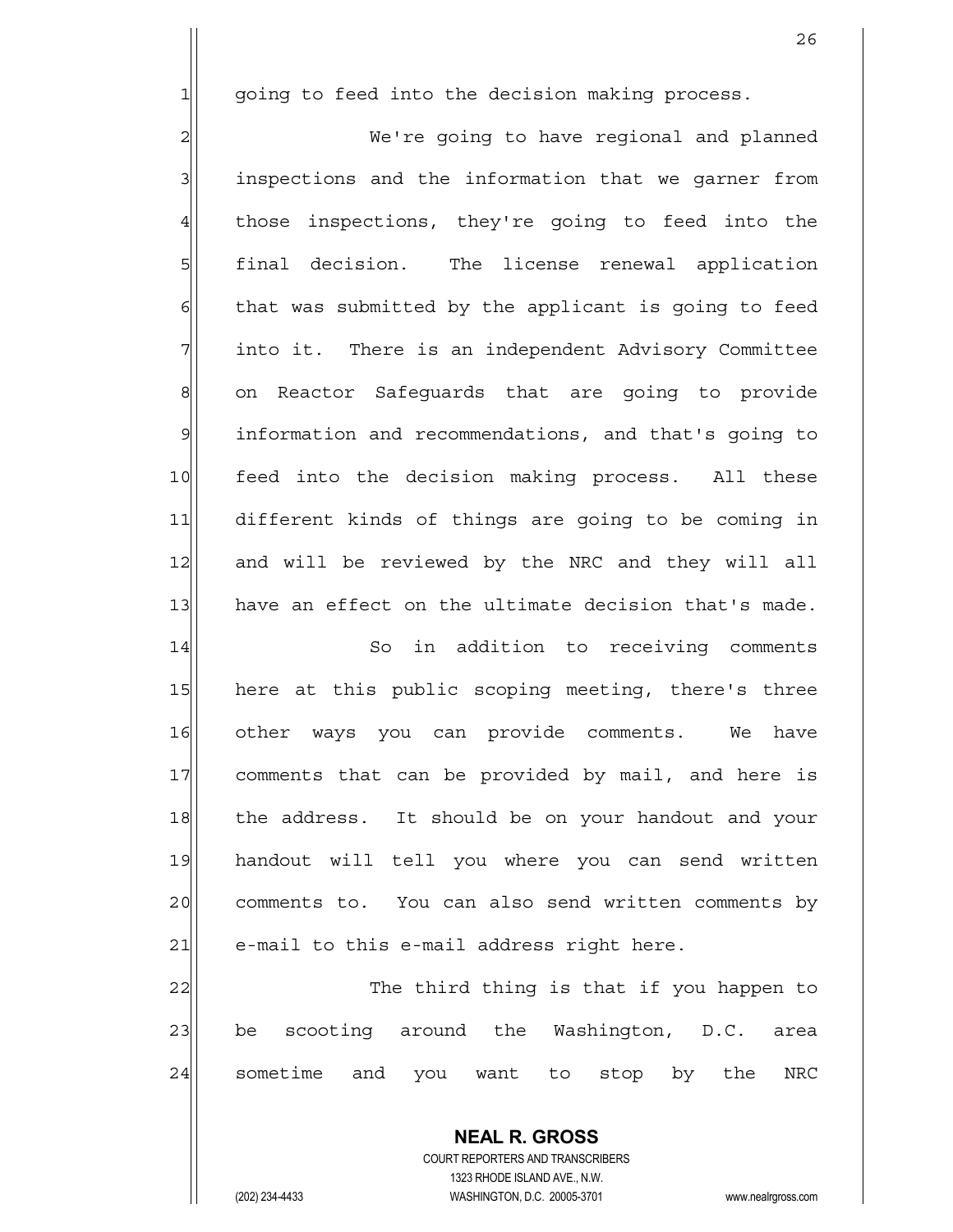1 headquarters, you can deliver your comments in 2 person right there. So there's three other  $3$  additional ways to get the comments in. And the 4 comments should be submitted by May 25th of this 5 year.

27

6 6 This matrix right here has some of the  $7$  important key milestone dates for the EIS that may 8 be of concern to you. This table is in your handout 9 and I'm not going to belabor it, but the information 10 is there. And if you need additional 11 information to help you in terms of hearing comments 12 or anything else, you can contact Maurice Heath at 13 this number. You can contact myself at that number. 14 There are also pertinent documents that are on file 15 | with the Hiawatha Public Library. And you can also 16 get pertinent documents off of the NRC's website, 17 which has it's website address right there. So 18 those are the areas you can turn to if you want 19 additional information in preparing your comments 20 and sending them in.

21 With that, I'm going to turn it over to 22 | Maurice here and he'll take it from there. Thank 23 you very much for your time.

24 MR. HEATH: Thank you, Charles. At this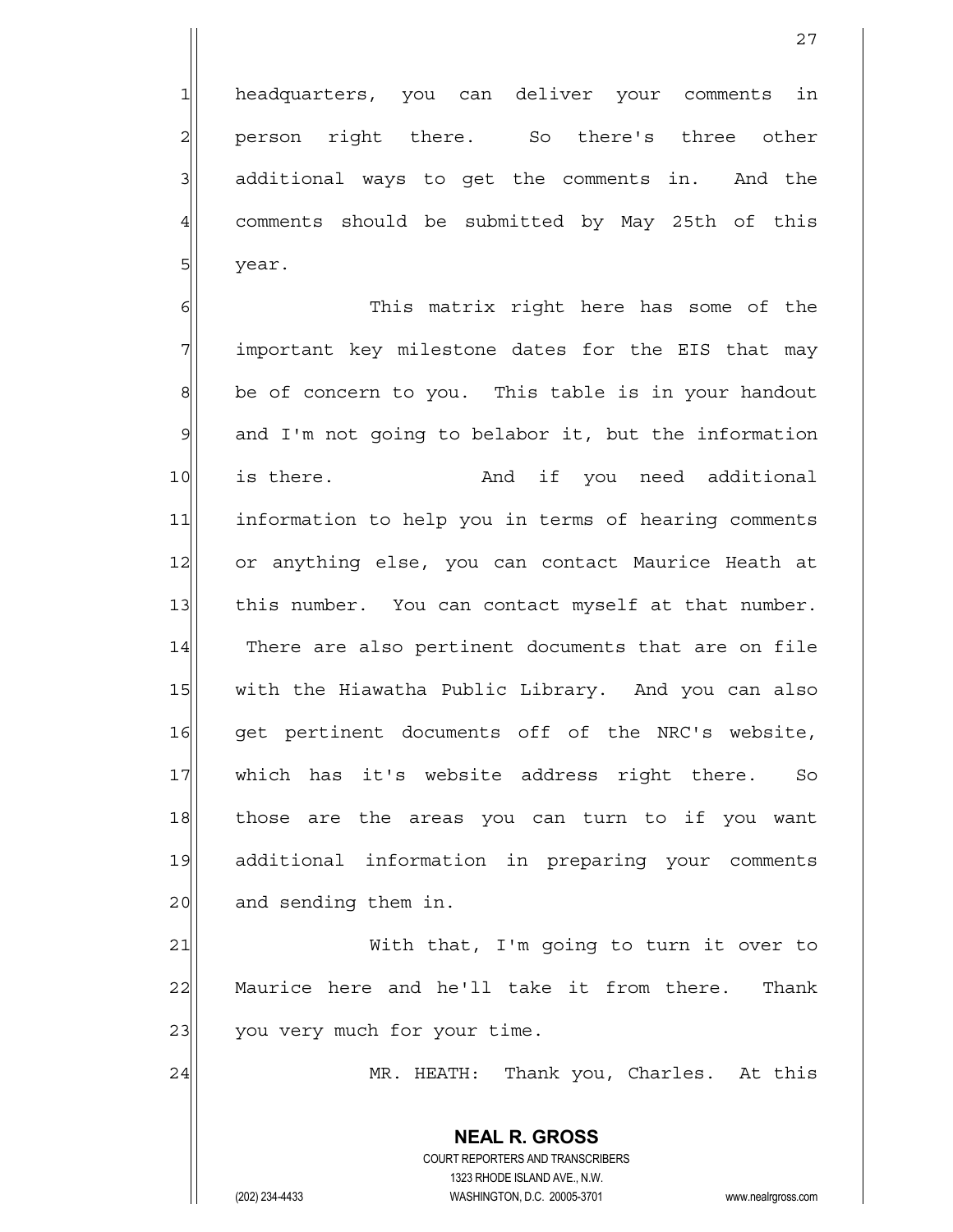**NEAL R. GROSS** COURT REPORTERS AND TRANSCRIBERS 28  $1$  part of the meeting, I'd like to open the floor if  $2$  we have any questions on the license renewal 3 | process. Any questions from anyone? 4 (No response.) 5 MR. ECCLESTON: Maurice, it looks like  $6$  we've done an A-1 job here. 7 MR. HEATH: All right. Well, one thing 8 I want to note, on the table to your left where you 9 signed in we also have an FAQ book, Frequently Asked 10 Questions, that describes a lot of questions that we 11 get at these scoping meetings. It's a good resource 12 in case you don't want to ask a question today or 13 just want to take this and look over it. 14 But it's just a good point and if 15 there's something that you come up with later, the 16 majority of the time it will probably be in this 17 book if it's dealing with the license renewal 18 | process. There's some copies on the table so feel 19 free to grab one. If we run out, please let me know 20 and give me your information and I can get one to  $21$  you. 22 Now, at this portion I would like to 23 open the floor for anybody that wants to add any 24 comments on the environmental scoping portion that

1323 RHODE ISLAND AVE., N.W.

(202) 234-4433 WASHINGTON, D.C. 20005-3701 www.nealrgross.com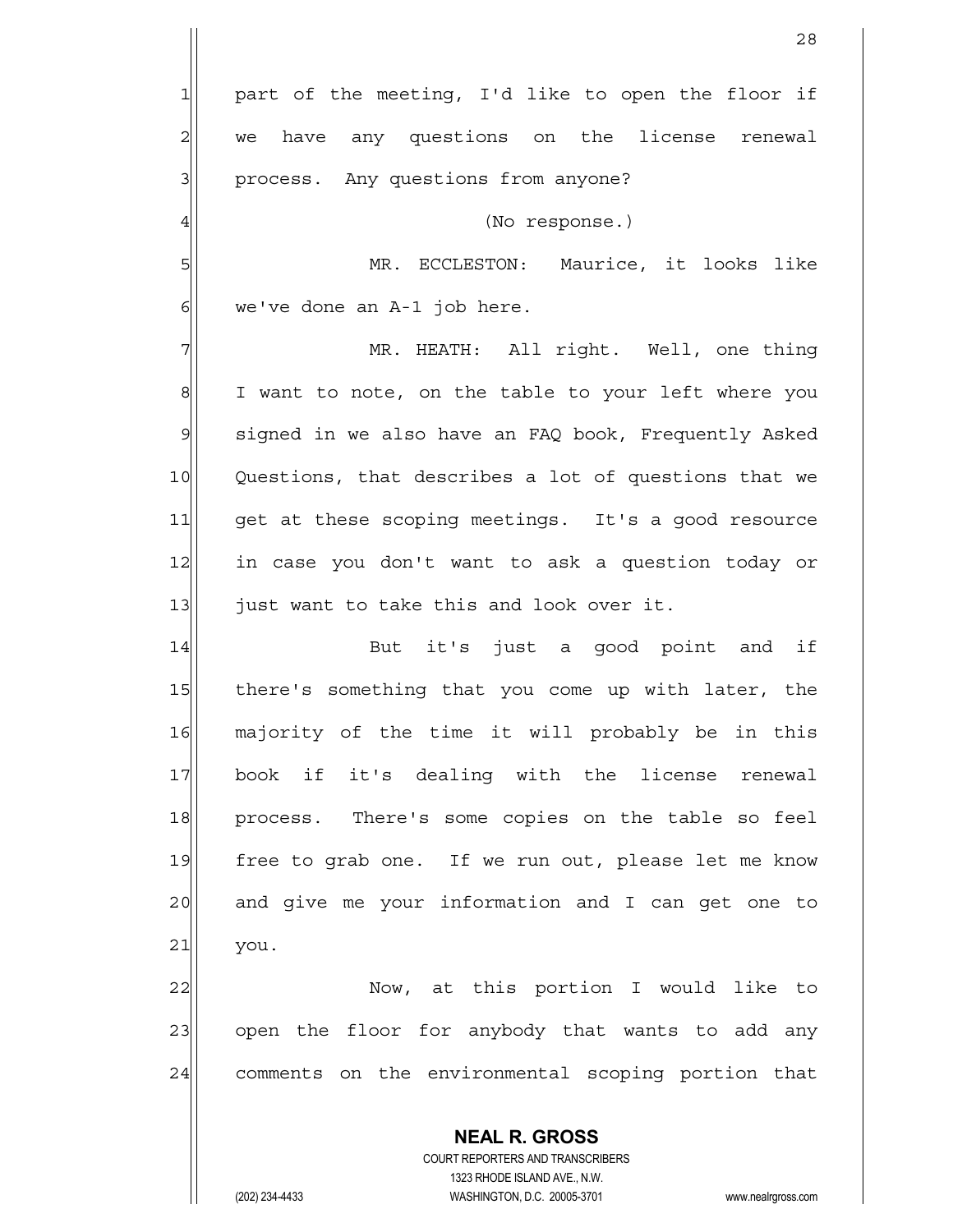Charles just talked about. We didn't have anybody on the list, but I'm just opening the floor to anybody that wants to provide any comments on the 4 environmental scoping.

5 | Solomon (No response.)

6 MR. ECCLESTON: I think I saw three  $7$  hands in the back over there.

8 MR. HEATH: Well, in that case, like we 9 said before, the slide before, if you think of 10 something there that you want to add comments, you 11 can send it to us. Like Charles said, if you happen 12 to be in D.C. doing a tour of the National Mall or 13 | something, feel free to come to Rockfield, it's just 14 a train ride, with Metro, drop your comments off. 15 Or there's an e-mail address we have set up 16 specifically for Duane Arnold EIS.

17 With that, if there's no more, we'll 18 adjourn the meeting. Thank you all for coming out. 19 Charles and myself will be here after the meeting 20 in case you just have some questions that pop into  $21$  your mind, so feel free. Thank you all for coming. 22 (Whereupon the above matter concluded at

 $23$  7:41 p.m.)

24